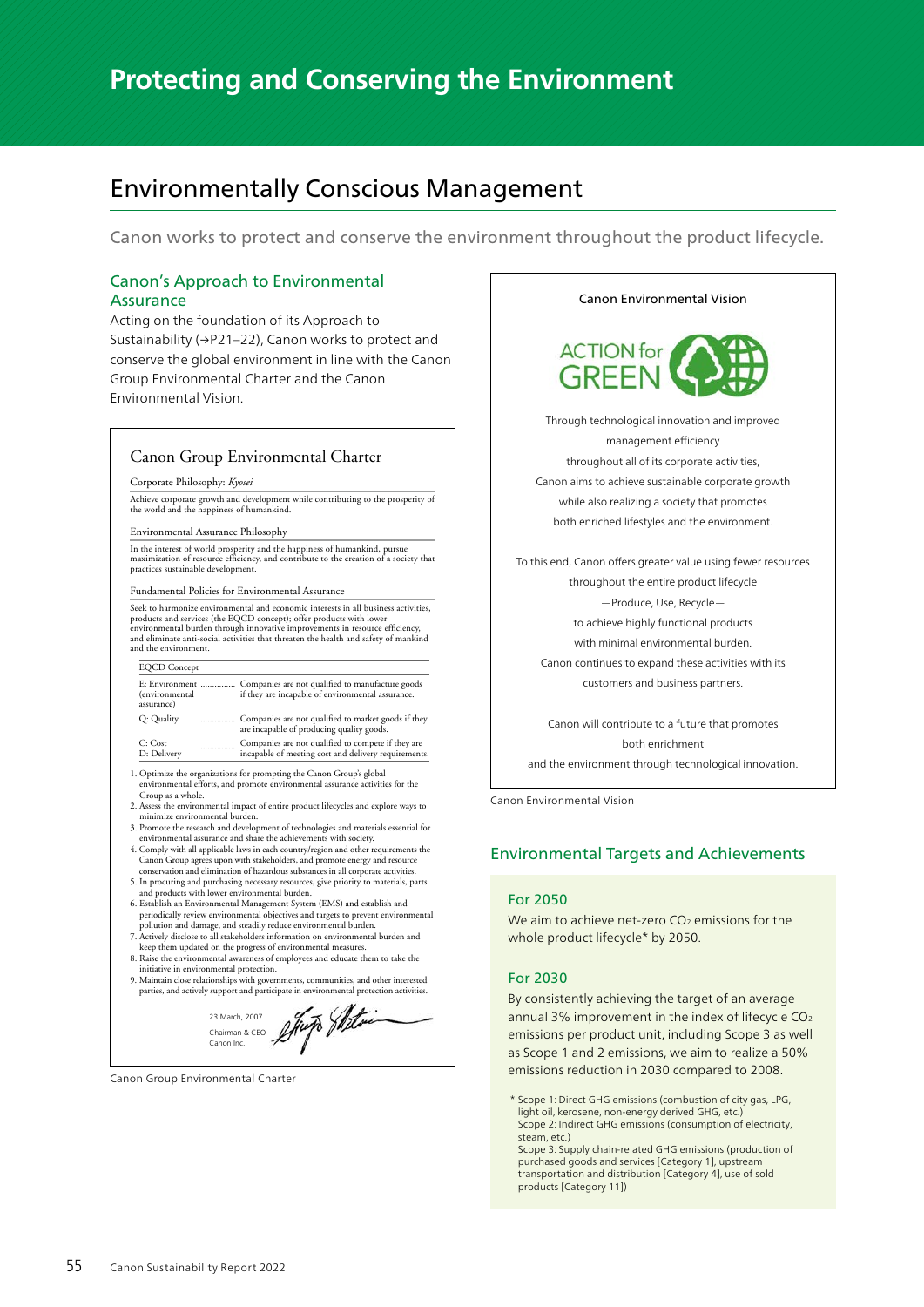|                             | 2021-2023 Medium-term Environmental Targets                                                                                                         | 2021 Achievements                          | 2022-2025 Medium-term Environmental Targets                                                                                                         |
|-----------------------------|-----------------------------------------------------------------------------------------------------------------------------------------------------|--------------------------------------------|-----------------------------------------------------------------------------------------------------------------------------------------------------|
| Overall<br>(Lifecycle)      | 3%-per-year average improvement in lifecycle CO <sub>2</sub><br>emissions improvement index per product                                             | Avg. improvement:<br>4.3% p.a. (2008-2021) | 3%-per-year average improvement in lifecycle CO <sub>2</sub><br>emissions improvement index per product                                             |
| Products                    | 3%-per-year average improvement in raw materials<br>and use CO <sub>2</sub> emissions improvement index per product                                 | Avg. improvement:<br>2.6% p.a. (2008-2021) | 3%-per-year average improvement in raw materials<br>and use CO <sub>2</sub> emissions improvement index per product                                 |
|                             | 2021 Environmental Targets                                                                                                                          | 2021 Achievements                          | 2022 Environmental Targets                                                                                                                          |
| Operational<br><b>Sites</b> | Improve energy consumption per basic unit at<br>operational sites* (excluding marketing sites) by 1.2%<br>(compared to 2020)                        | 8.0% improvement<br>over 2020              | Improve energy consumption per basic unit at<br>operational sites* (excluding marketing sites) by 1.2%<br>(compared to 2021)                        |
|                             | Improve total waste generation per basic unit at<br>operational sites* (excluding marketing sites) by 1%<br>(compared to 2020)                      | 4.9% improvement<br>over 2020              | Improve total waste generation per basic unit at<br>operational sites* (excluding marketing sites) by 1%<br>(compared to 2021)                      |
|                             | Improve water usage per basic unit in production*<br>(excluding marketing sites) by 1% (compared to 2020)                                           | 5.4% improvement<br>over 2020              | Improve water usage per basic unit in production*<br>(excluding marketing sites) by 1% (compared to 2021)                                           |
|                             | Improve emissions of controlled chemical substances<br>per basic unit at operational sites* (excluding marketing<br>sites) by 1% (compared to 2020) | 1.0% improvement<br>over 2020              | Improve emissions of controlled chemical substances<br>per basic unit at operational sites* (excluding marketing<br>sites) by 1% (compared to 2021) |

#### Medium-term Environmental Targets Overall target, product targets, operational site targets and achievements

\* The basic unit denominator is decided according to the characteristics of each operational site (production volume, effective floor area, workforce, etc.)

#### **Progress Relative to Overall Target**

Against the target of a 3% average annual improvement in the index of lifecycle  $CO<sub>2</sub>$  emissions per product unit, we realized an average annual improvement of 4.3% between 2008 and 2021 for a cumulative total improvement of 42%. In 2021, we progressed with related activities, including initiatives in both operations and product design to improve energy efficiency based on the whole product lifecycle. Unfortunately, disruption of logistics operations owing to COVID-19 and other factors limited the rate of achievable improvement. However, the disruption is temporary and we expect to return to a path of continuous improvement.



Lifecycle CO2 Emissions Improvement Index per Product

 $*$  Indexed to  $2008 - 100$ 

# **Achievement of Product Targets**

We continued with initiatives, including efforts to make products more compact, lightweight, and energy efficient, and achieved an average annual improvement of 2.8% (2008–2021) in raw materials and use CO2 emissions per product, falling just short of our target of 3%.

#### **Achievement of Operational Site Targets**

■ Energy consumption per basic unit at operational sites We are working to reduce energy consumption at operational sites by consistently meeting our target for reduction of consumption per basic unit. In 2021, energy consumption per basic unit improved by 8.0% over the previous year, exceeding the 1.2% improvement target.

#### ■ Total waste generation per basic unit

We are working to reduce total waste emissions by consistently meeting our target for reduction of emissions per basic unit. As a result of such initiatives as reducing waste at production sites and recycling waste generated internally at production sites, we met our target of a 1.0% improvement with a 4.9% reduction in total waste generation over 2020.

# ■ Water usage per basic unit in production

We are working to reduce water consumption by consistently meeting our target for reduction of consumption per basic unit. Water usage per basic unit of production declined by 5.4% compared to 2020 on the strength of efforts to improve water management. This means that we successfully met our target of a 1.0% improvement.

# ■ Emissions of controlled chemical substances per basic unit

We are working to reduce emissions of controlled chemical substances by consistently meeting our target for reduction of emissions per basic unit. We achieved a 1.0% improvement over 2020 in emissions of controlled chemical substances per basic unit, attaining our target of a 1.0% improvement, by reducing chemical substances used in manufacturing processes and reusing materials.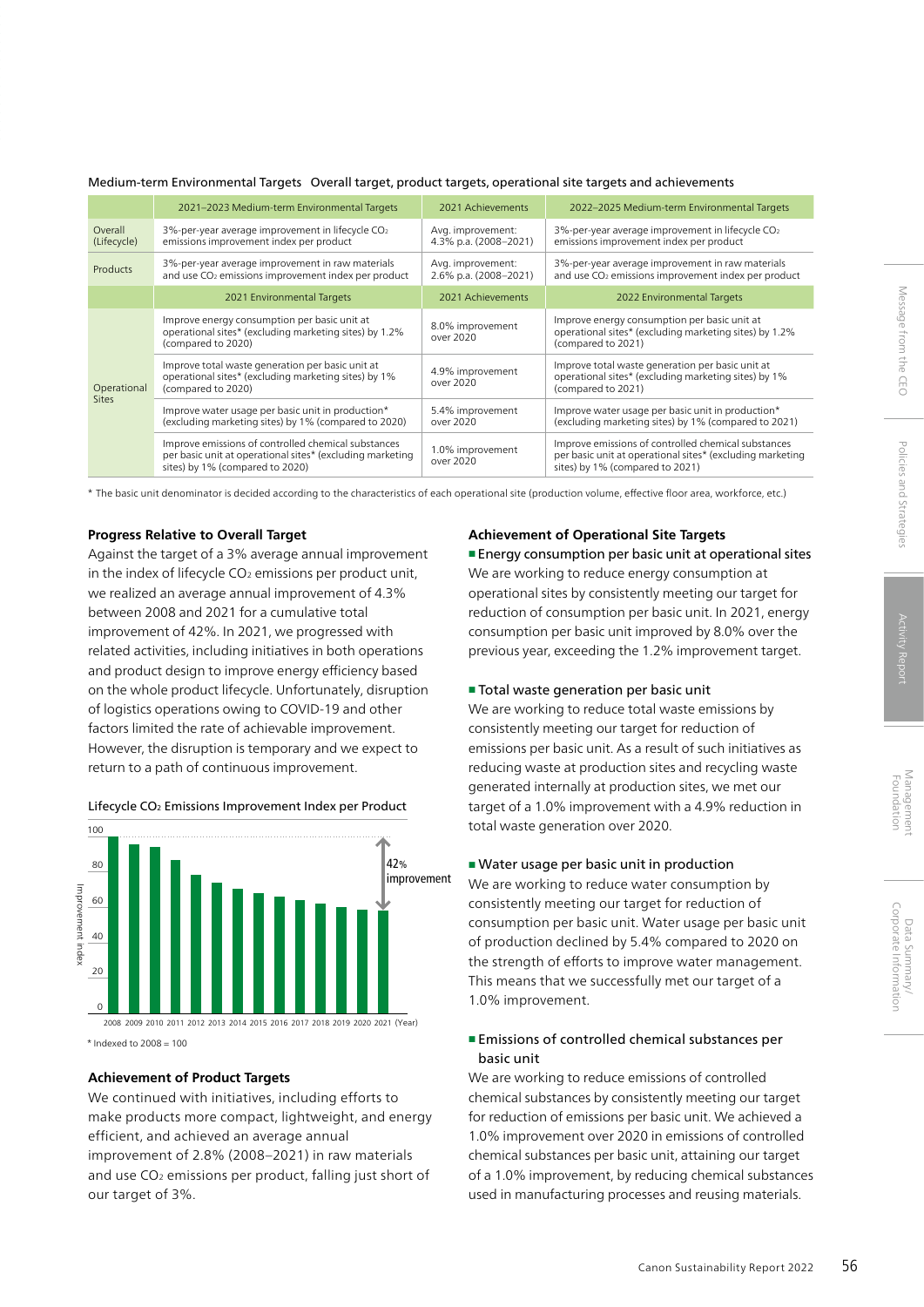# Overview of Environmental Impacts

Total product lifecycle  $CO<sub>2</sub>$  emissions (Scope 1-3) $*$ <sup>1</sup> in 2021 were approximately 7.62 million tons. CO2 emissions from raw materials decreased from 2020 due to delays in parts supply caused by COVID-19. On the other hand, operational site emissions increased

due to a recovery in production, and logistics  $CO<sub>2</sub>$  also

increased due to the impact of logistics disruptions caused by COVID-19. As a result, energy and resource conservation efforts resulted in a reduction of approximately 70,000 t-CO<sub>2</sub> over the entire product life cycle. The resources (input) that Canon used in its business activities over the entire product lifecycle are as shown in the following figures.

\*1 Scope 1: Direct GHG emissions (combustion of city gas, LPG, light oil, kerosene, non-energy derived GHG, etc.) Scope 2: Indirect GHG emissions (consumption of electricity, steam, etc.)

Scope 3: Supply chain-related GHG emissions (production of purchased goods and services [Category 1], upstream transportation and distribution [Category 4], use of sold products [Category 11])

#### Lifecycle GHG Emissions (CO<sub>2</sub> Equivalent)

■■ Manufacture of raw materials and parts: Scope 3 (Category 1) ■■ Operational site activities: Scopes 1 and 2 ■■ Logistics: Scope 3 (Category 4) ■■ Customer use: Scope 3 (Category 11) ■ Other: Scope 3 (other than Categories 1, 4 and 11) **Basic unit of consolidated net sales** 



\* Change in CO2 conversion coefficient: Following the merging of the Carbon Footprint Communication Program and the Eco-Leaf Environmental Label into the Eco-Leaf Environmental Label Program, from 2020 the CO2 conversion coefficient used for raw materials and processing is that of the latter program (figures up to 2019 are calculated using that of the former program). The CO2 conversion coefficient used for logistics operations reflects the changes adopted by the Clean Cargo Working Group (CCWG)

#### Category Scope 2021<br>
(1,000 t-CO<sub>2</sub>e) Calculation Method 1 Purchased goods and calculated by multiplying the weight of each material input (including any inputs emitted as waste) by the emission factor for each material/process. 2 Capital goods 525 Calculated by multiplying the total amount of each asset category of purchased capital goods by the emission factor for each asset category.  $\overline{a}$ Fuel- and energy-related activities not included in Scope 1 or Scope 2 158 Calculated by finding the total for fuel and electricity usage at each operational site and then multiplying it by the emission factor from fuel extraction to burning and power generation. <sup>4</sup> Upstream transportation Upstream transportation 261 Logistics from the supplier to Canon production sites is calculated by finding the average transport distance and transport volume and then multiplying it by the emission factor for transportation. Logistics from production site to customer's warehouse is calculated by multiplying the emission factor of transportation by logistics performance data. 5 Waste generated in<br>operations The total weight of waste generated by material and disposal process at each operational site is derived and then multiplied by the end-of-life treatment emission factor. 6 Business travel 38 The emission factor for each transportation method is multiplied by the total payment amount for each transportation method. For business travel using a personal vehicle, the total payment amount is converted to fuel usage and then multiplied by the emission factor for fuel consumption. 7 Employee commuting 20144 The emission factor for each transportation method is multiplied by the total payment amount for each ransportation method. For commutes by private vehicle, total fuel usage is derived from amounts paid and then multiplied by the emission factor for fuel consumption. 8 Upstream leased assets 0 CO<sub>2</sub> emissions from leased buildings and vehicles are applicable, but both are included in Scope 1 and Scope 2. 9 Downstream transport<br>and distribution  $\frac{44}{100}$  Average transport distance and weight of transported products is calculated for each region and multiplied by the emission factor for transportation 10 Processing of sold<br>products  $p_{0}$  Emissions from production by outsourcing partners of intermediate products used in sale of Canon-branded products are included in Category 1. 11 Use of sold products 2,178 Lifetime energy usage is calculated for each product and then multiplied by the average electricity emission factor. 12 End-of-life treatment of<br>sold products sold products are categorized by material and then the emission factor of end-of-life treatment is multiplied by each based on the volume of materials used. 13 Downstream leased assets 0 Leased assets such as multifunction devices are included in Category 11 above together with sold products 14 Franchises 14 Decline 14 Franchises 2011 15 Investments 15 Investments 20 and 15 Investments 20 and 20 and 20 and 20 and 20 and 20 and 20 and 20 and 20 and 20 and 20 and 20 and 20 and 20 and 20 and 20 and 20 and 20 and 20 and 20 and 20 and 20 and 20 and 20 and 20 Scope 3 6,626

#### Scope 3 GHG Emissions in 2021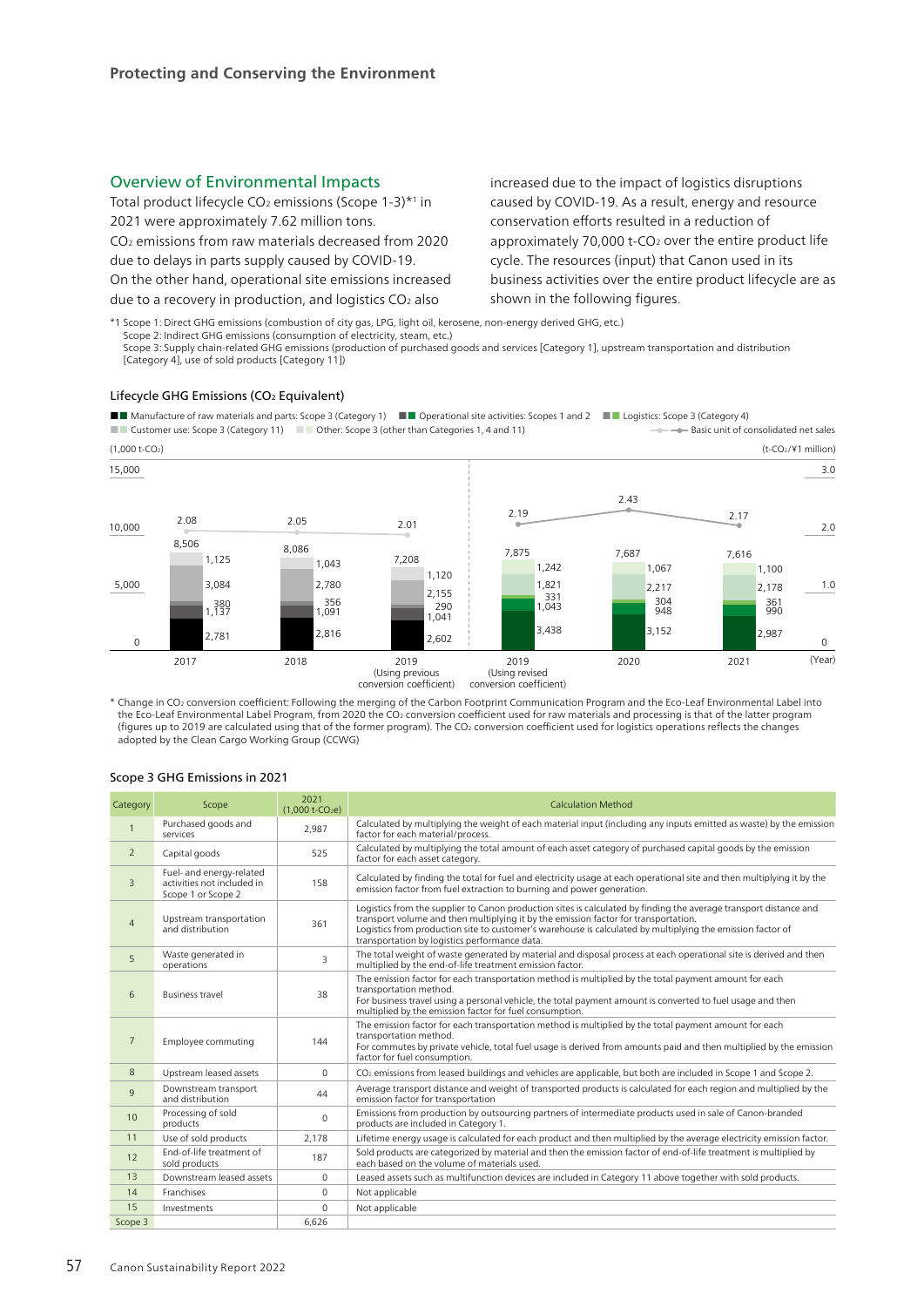#### **Basic Approach to CO2 Calculations**

Canon compiles data for greenhouse gas (GHG; energy-derived greenhouse gas CO<sub>2</sub>, and non-energy derived greenhouse gases PFCs, HFCs, SF6, N2O, methane, and NF3) designated under the Kyoto Protocol (revised version).

For CO2 emission factors for electricity, figures provided by individual electric supply companies are used, but publicly disclosed region-specific figures are used when figures are not provided by electric supply companies (Please refer to Operational Sites Covered in the Environmental Section on page 133). As the latest CO<sub>2</sub> conversion coefficients become public after compilation of CO<sub>2</sub> data for the report, the data are adjusted retroactively in subsequent reports. For figures on customer use, electricity consumption of products shipped in a given year is calculated based on the average lifetime and printing volume, and converted to the CO2 equivalent using CO2 emission factors for electricity, which are calculated in the same way as the above methods. Past data may be revised due to improvements in the precision of data collection.

#### **Third-party Verification of GHG Emissions (Converted to CO2)**

Third-party verification has been obtained for CO2 emissions data and basic unit of consolidated net sales appearing in "2021 Material Balance" and "Lifecycle GHG Emissions (CO<sub>2</sub> Equivalent)" in 2020/2021 and for each figure in "Scope 3 GHG Emissions in 2021.

#### 2021 Material Balance



# Global Environmental Promotion System

The Canon Group is carrying out environmental assurance activities to achieve our environmental targets and realize the environmental vision. Led by Sustainability Headquarters under the supervision of the Executive Vice President of Canon Inc., we carry out environmental activities in a global system that unites product operations, production sites and marketing companies worldwide. The Group Executive for Sustainability Headquarters, a position occupied by an executive officer of Canon Inc., reports each month to the Executive Vice President on all environmental activities to gain approval. When an environmentrelated global issue arises, such as climate change, whose impact on the Canon Group businesses needs to be assessed, the Group Executive for Sustainability Headquarters reports it to the Chairman & CEO and Executive Vice President and seeks approval for the direction in response to the associated risks and opportunities as well as related measures to be taken.

#### Global Environmental Promotion System

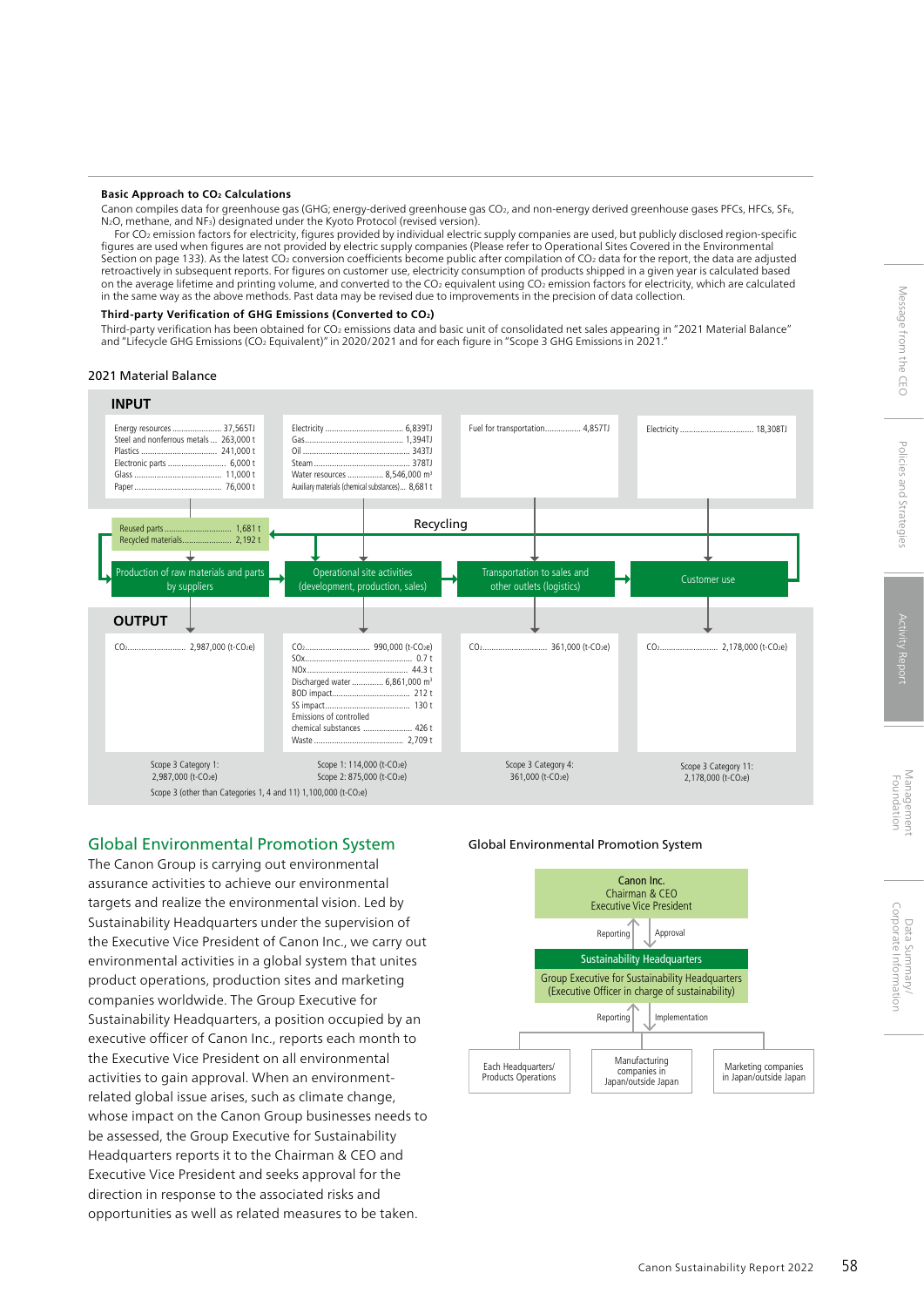## Environmental Management System

The Canon Group has established an environmental management system (EMS) covering its operational sites worldwide as a mechanism for continually improving the environmental assurance activities according to ISO 14001.

The EMS promotes environmental assurance activities (Do), which are linked with activities of each division (products operations, operational sites, and Group companies). In turn, we set annual and medium-term environmental targets (Plan) and establish action plans and important measures to achieve those targets, which are reflected in our business activities. Moreover, we carry out Environmental audits to check the progress of initiatives as well as any issues to be addressed in each division, and Environmental performance evaluations, to assess our environmental performance (Check). We then work to continually improve and enhance our environmental assurance activities (Act). By implementing the PDCA cycle for environmental assurance activities of each division, we achieve continual improvement and reinforcement and advance the environmental assurance activities of the entire Canon Group.

Sustainability Headquarters ensures the smooth management of this system by gathering information on environment-related laws and regulations, establishing environmental policies and rules for the entire Group, and planning and managing evaluation methods for environmental assurance activities.

Manufacturing and marketing companies worldwide obtain ISO 14001 consolidated certification as an objective third-party evaluation of EMS effectiveness. As of 2021, ISO 14001 certification covers Canon Inc. as well as 123 Group companies (587 operational sites) in 40 countries and regions.\* We received the positive evaluation from the accreditation body that "within the context of a business environment undergoing great change, the Canon Group as a whole has identified new risks and opportunities associated with prospective expansion into new business domains, and has incorporated these in its EMS."

The acquisition of consolidated Group certification has supported strengthening of corporate governance and efficient environmental management. Sustainability Headquarters oversees Canon's environmental assurance activities and reports on the progress of relevant activities for the approval of the Chairman & CEO of Canon Inc. as well as the Executive Vice President.

\* Details

- 1. 99.9% of Canon Inc. and consolidated manufacturing companies worldwide (100 or more employees) obtained ISO 14001 certification, based on CO2 emission volume
- 2. Certifications Obtained



#### Canon's Environmental Management System

# Product Development System Using LCA Methodology

Canon's environmental initiatives are undertaken over the entire product lifecycle. Lifecycle assessment (LCA) methodology has been introduced in the product development stage to reduce environmental impacts throughout the product lifecycle. Canon has established an LCA development management system that can centrally manage all processes from product development to information disclosure. This system is seeking to enable calculation of CO<sub>2</sub> emissions from the development and design stages, to be used in developing products to achieve environmental targets.

#### Flow Chart of Environmentally Conscious Design Using LCA Methodology



Details: Canon's Lifecycle Assessment

https://global.canon/en/environment/lca/index.html

https://global.canon/en/environment/data/pdf/canon-list-e.pdf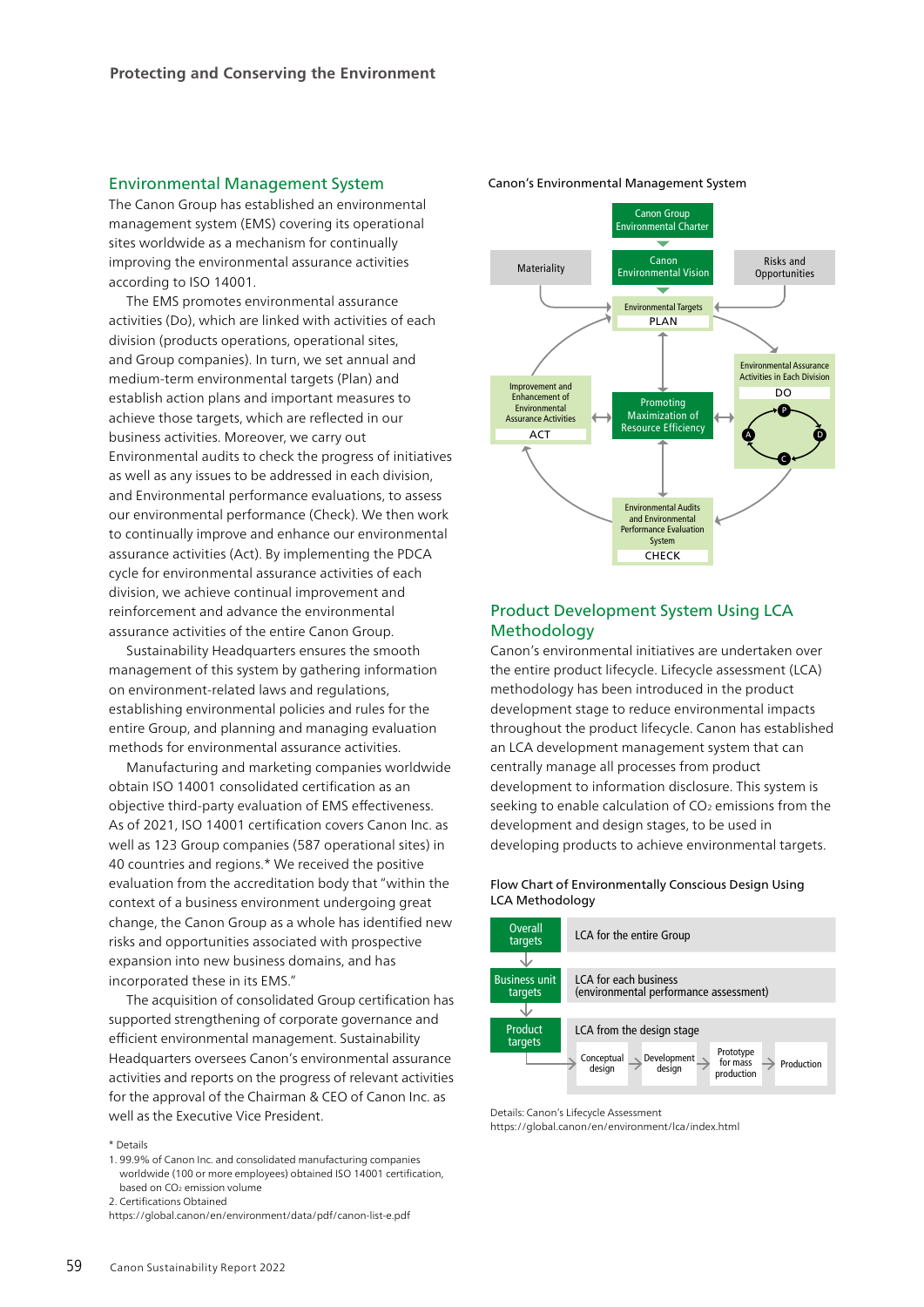# Product Environmental Assessments

Canon conducts an environmental assessment during the commercialization process to check whether a product meets product environmental legal requirements and other requirements applicable for products and has achieved the necessary environmental performances.

We start the assessment by assigning an environmental performance target to the product at the product planning stage. Before the decision is made to commercialize the product and initiate mass production, Canon evaluates whether this target has been met, and ascertains whether the product also satisfies the applicable legal and other requirements.

# Confirming the Effectiveness of Environmental Management

Canon uses an internal environmental audit to confirm the effectiveness of its environmental management system. The audits are composed of headquarters environmental audits performed by Sustainability Headquarters, and operational site environmental audits and product environmental audits conducted by the audit divisions of operational sites and products operations. Mutual cross-site audits are carried out in certain locations.

Results of internal environmental audits are compiled by the Group audit management section of Sustainability Headquarters and reported to the Chairman & CEO and the Executive Vice President in management reviews.

In 2021, the audits found no major nonconformity or violations. From the perspective of continual improvement and prevention, we are taking steps to rectify even minor findings in operations management.

# Environmental Performance Evaluations Coordinated with Business Management

Through environmental performance evaluations, the outcomes of the environmental activities at individual Headquarters divisions, operational sites and marketing companies are evaluated and scored twice yearly. Since 2001, these scores have been incorporated alongside business performance in consolidated performance evaluations.

Sustainability Headquarters sets the environmental evaluation criteria and carries out the evaluations, which account for approximately 10% of the overall consolidated performance evaluation. Criteria for environmental evaluation mostly cover compliance with laws and company rules, achievement of environmental targets, improvement in the environmental performance of products, and environmental communication.

The evaluation results are announced within the Group on a half-yearly basis. The results are used in the evaluation of the executive officer in charge of

# Environmental Performance Evaluation Process



a Headquarters division and the president of a Group manufacturing or marketing company. In this way, Canon incorporates the environment into its business performance evaluation.

# Monitoring of Progress toward Environmental Targets

Each operational site makes a monthly report to Sustainability Headquarters regarding its energy consumption (CO2 emissions volume), waste generation volume, chemical substance emissions volume, and water utilization volume. The GEC aggregates the data to monitor progress toward environmental targets and reports monthly to the Board of Directors, business department general managers, and the executive management of Group companies. Additionally, the evaluation and the risks identified are subject to the PDCA cycle for environmental assurance activity within the shared framework of the Group's ISO 14001-based environmental management system.

# Environmental Awards and Environmental Exhibition

To promote improved staff awareness and activities in relation to the environment, in 2003 Canon started holding an internal exhibition introducing good examples of environmental activities in Japan. The exhibition went global in 2008, when examples of overseas activities were also included. And in 2009, the exhibition developed into the environmental award system, in which top management awarded outstanding environmental activities. The exhibition and the award system have enabled management to identify outstanding examples of good environmental practice and promote their company-wide implementation while also serving as a valuable opportunity to raise the environmental awareness of employees. Started in 2013, the simultaneously held online exhibition on the Group intranet has allowed many Group employees to access the exhibition all year round, helping to hasten the horizontal implementation of good practices across the entire organization.

Moreover, the efforts of the design team and Sustainability Headquarters to together create and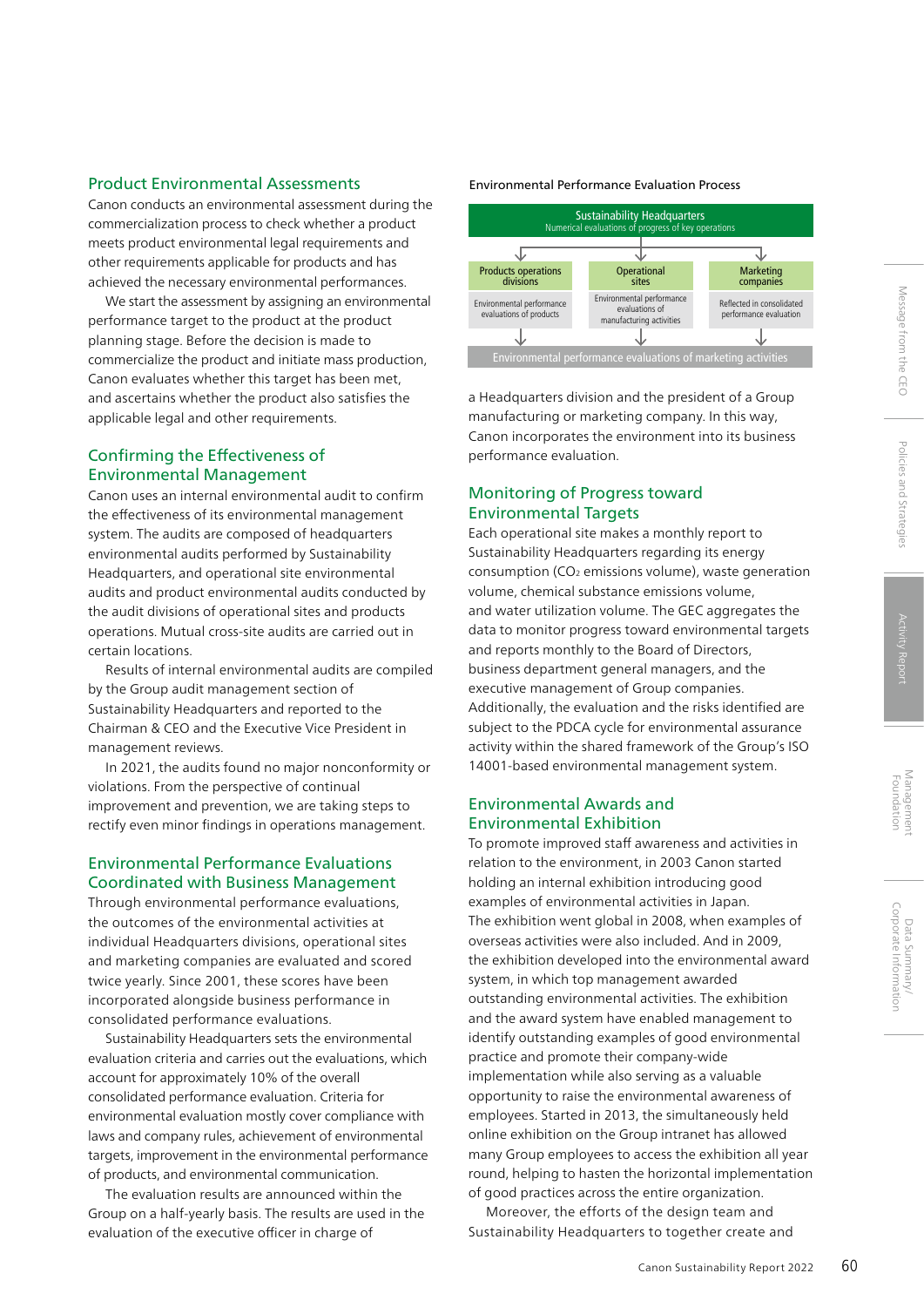distribute posters to Group companies worldwide also help raise employee awareness about the environment globally.

Since 2020, we are making use of the online exhibition and carrying out all other activities online, including judging outstanding examples of good practice, continuing to carry out the Environmental Awards and Environmental Exhibition initiatives even during the COVID-19 pandemic.



Online exhibition website

# Environmental Education

Canon's environmental education programs provide basic environmental training to all employees, and specialized training for employees engaged in specific types of work.

The basic environmental training aims to equip employees with an awareness of the importance of environmental assurance activities and an understanding of related policies and targets, while the aim of the specialized training program is to enable employees involved in environmental assurance activities to acquire knowledge and expertise.

The specialized training program consists of product environment, operational site environment and environmental audit sections. Of these, product environment training enables those responsible for product environmental assessments and product surveys to acquire knowledge and expertise.

These educational programs are designed to enable employees to receive needed training at a time that suits their schedule and in the format that best suits the purpose, whether e-learning, group discussion, group work, or other method.

In particular, among the specialized environmental training programs, Canon is focusing attention on risk management education globally, and has been using training materials in English and Chinese since 2016. In 2021 also, we carried out training for employees involved in risk management-related work (total of approximately 8,000 participants).

Since 2017, we have also provided recycling training as part of the hands-on factory training for newly hired technicians and engineers. At Canon Ecology Industry, a recycling site, practical training in recycling is given, including instruction in how to disassemble multifunctional office equipment.

# Environmental Communication

#### **Information Disclosure to Stakeholders, Education and Awareness**

Canon has been vigilant in disclosing environmental information to a diverse range of stakeholders. Besides the publication of this report, Canon actively uses a range of media and platforms to inform stakeholders about its environmental activities, including its official environment website, various exhibitions, and other events.

Canon also promotes environmental education and awareness activities for the benefit of people in regional communities, providing environmental outreach classes for elementary school students and environmental programs run in cooperation with regional organizations. Canon has held a total of over 220 outreach classes on toner cartridge recycling since 2011 for more than about 11,000 participants.

Details: Environmental Outreach Classes https://cweb.canon.jp/ecology/delivery-class (Japanese website only)

#### **Initiatives at Canon Eco Technology Park**

The Canon Eco Technology Park, which opened in February 2018, is not only a cutting-edge recycling plant but also serves as a focal point of the environmental activities of the Canon Group. The facility offers tours of Canon's automated toner and ink cartridge recycling systems as well as a showroom introducing Canon's wide variety of environmental activities, such as the Canon Bird Branch Project, through information panels, videos, and hands-on content. Unfortunately, COVID-19 concerns in 2020 and 2021 made opening the Park to the general public difficult, but we are working to enhance operations to deal with the pandemic, such as conducting online environmental education.

Details: Canon Eco Technology Park

https://global.canon/ja/environment/ecotechnopark/

(Japanese website only)

(For inquiries on educational visits and related matters, please contact us through the website shown above.)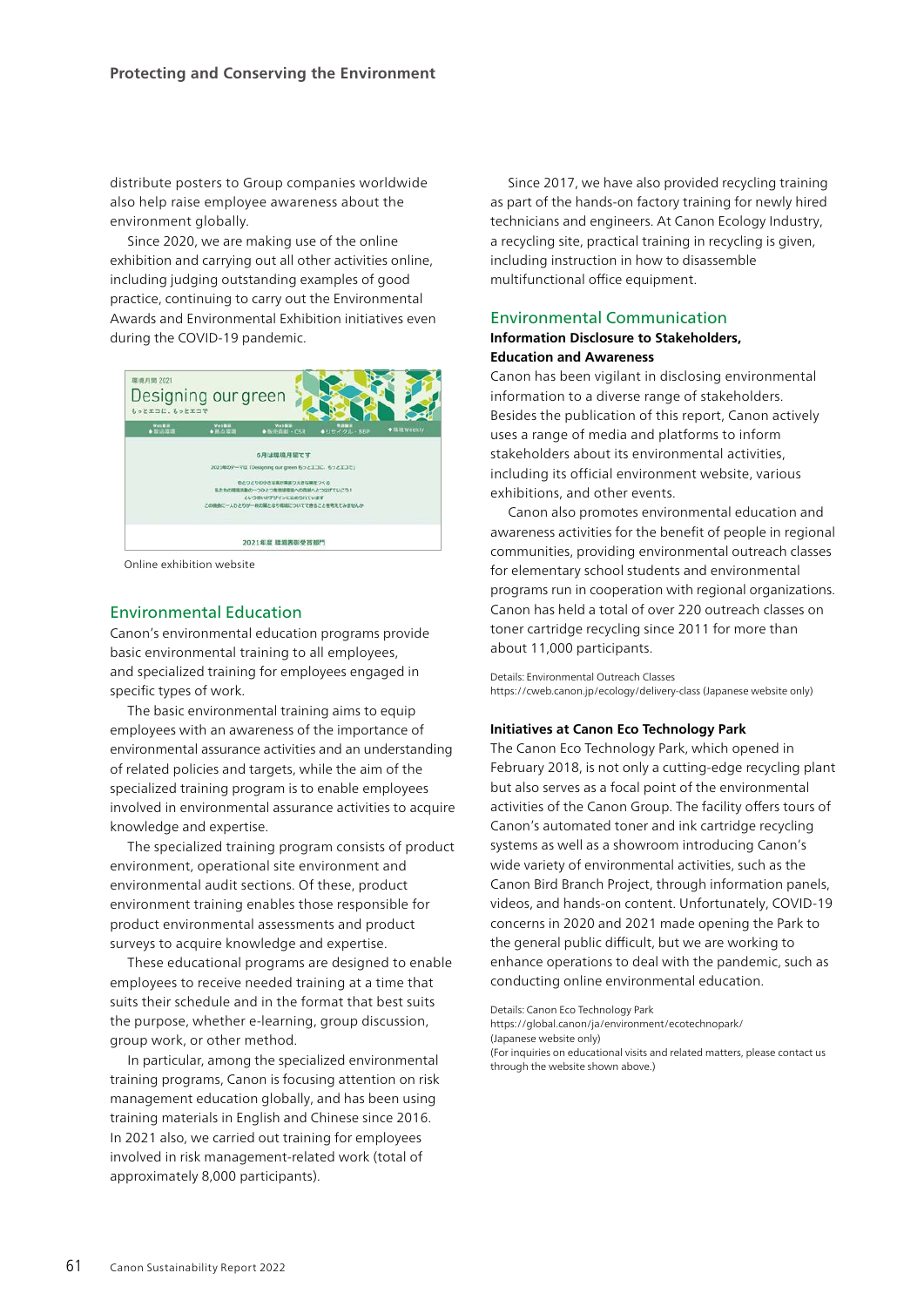We are using online media to enhance the environmental education curriculum offered by the Canon Eco Technology Park. Based on the environmental education we have previously offered in face-to-face settings, we are now presenting online demonstrations of the waste sorting methods practiced at the facility. This interactive communication-style program enables children to enjoy learning and thinking about the importance of resource recycling as well as the SDGs and other environmental issues. In 2021, the program was offered to ten elementary schools in the locality of the Park, giving approximately 300 children the opportunity to learn about Canon initiatives and the importance of resource recycling.



Online environmental education

#### Contributing to a Forestation Project in Ireland

Group company Axis is collaborating in a forestation project by Cloudforests, a social enterprise that promotes initiatives to address climate change and other social issues. The project, which aims to create 100 forests in Ireland, operates using funds from sponsor companies. A unique feature of the project is the opportunity for sponsors to make a virtual visit whenever they wish to the forest they helped finance to watch it grow. The 4K cameras and Zipstream image data compression technology from Axis make it possible to transmit high-resolution images from remote locations without losing clarity, enabling the virtual visits. The project has already established three forests. We will further strengthen collaboration to expand the project going forward, contributing to the resolution of climate change issues and the protection of biodiversity.



Axis 4K camera

#### In-house Workshops on the Circular Economy

Group companies in the EMEA (Europe, Middle East, and Africa) region have launched an initiative known as Circular Economy Employee Engagement. The initiative takes a proactive approach, using videos and other information channels to raise employee awareness of the circular economy.

An online workshop titled "Circular Economy Hackathon" was organized as part of the initiative for employees. The 64 participants from the EMEA region broke into teams to discuss more efficient use of resources around themes such as logistics and packaging, generating a number of ideas.

A similar online workshop held in French-speaking countries attracted more than 200 participants, including employees from Canon France and Canon Switzerland, who engaged in lively discussion.

Going forward, Canon aims to put into practice the ideas generated by the workshops.



"Circular Economy Hackathon" online workshop

# Environmental Regulatory Compliance and Response to Complaints

As a result of implementing an environmental management system coordinated across the Group, Canon came through 2021 without a single legal violation or accident that seriously impacted the environment, including incidents relating to water quality or quantity permits.

Although there were some complaints about noise at our operational sites, all issues were resolved satisfactorily via appropriate measures.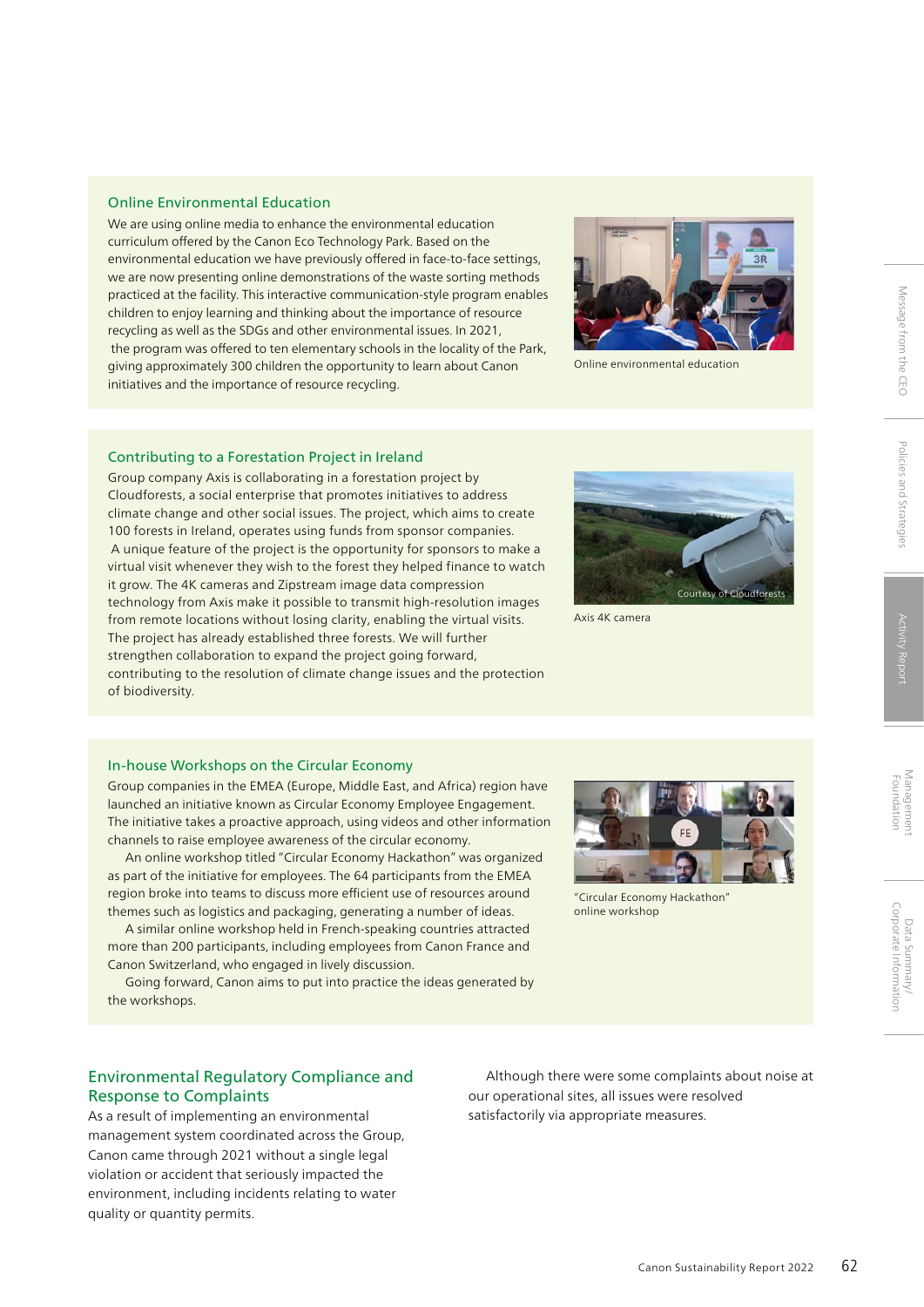# Contributing to a Carbon-free Future

Canon is working to reduce CO<sub>2</sub> emissions at all stages of the product lifecycle.

# Canon's Initiatives and Their Relation to Sustainable Development Goals (SDGs) Targets

| Contributing to a Carbon-free Future | • Designing energy-efficient products               | Target $13.2*$ | Target $7.3*$ |
|--------------------------------------|-----------------------------------------------------|----------------|---------------|
| (Climate Change, Energy)             | • Expanding use of renewable energy                 | Target $13.2*$ | Target $7.2*$ |
| <b>AFFORDABLE AND</b><br>13 GLIMATE  | • Improving energy efficiency at operational sites  | Target 13.2*   | Target $7.3*$ |
|                                      | • Reducing CO <sub>2</sub> emissions from logistics | Target $13.2*$ | Target 7.3*   |
|                                      |                                                     |                |               |

\* Target 7.2: Increase substantially the share of renewable energy in the global energy mix

Target 7.3: Double the global rate of improvement in energy efficiency

Target 13.2: Integrate climate change measures into national policies, strategies, and planning

# Initiatives for a Carbon-free Future

Canon seeks to consistently meet its environmental targets and, beyond that, is working toward net-zero CO2 emissions from its business activities by 2050. To that end, we quantify emissions during the whole product lifecycle—from the upstream supply of raw materials and parts through operational site activities and logistics to customer use—and use technology to reduce emissions at each stage.

# **Environmentally Conscious Designs for Office Equipment**

The multifunction office device imageRUNNER ADVANCE DX C5860i pursues energy-efficient design through features such as a newly developed lowmelting point toner and a motor that optimally controls the electric current, thus achieving an approximately 13% reduction in  $CO<sub>2</sub>$  emissions during customer use compared to the previous model. Additionally, optimization of the thickness of the outer frame and the use of a plastic frame on some units contribute to a weight reduction of more than 25% compared to the previous model. This reduces the amount of CO2 generated by raw material procurement. Moreover, higher output productivity with small paper sizes and a range of adaptations for quieter operation enhance its core performance as a multifunction device. These and



imageRUNNER ADVANCE DX C5800 Series

other upgrades achieve the combined goal of reducing lifecycle environmental impact while also enhancing product performance.

# Contributing to Energy Efficiency in the SACLA X-ray Free Electron Laser

SACLA is an X-ray free electron laser facility operated by the Japanese government research institute Riken. It enables real-time observation and analysis of molecular structure, making it highly useful in the development of pharmaceuticals and other materials. The power source for SACLA's electron beam accelerator is provided by klystrons manufactured by Canon Electron Tubes & Devices Ltd. Their product achieves energy savings of approximately 14% compared to the previous klystron product through improved microwave conversion efficiency, which has enabled a yearly saving of approximately 730 tons of CO<sub>2</sub> for the facility as a whole.



SACLA X-ray free electron laser facility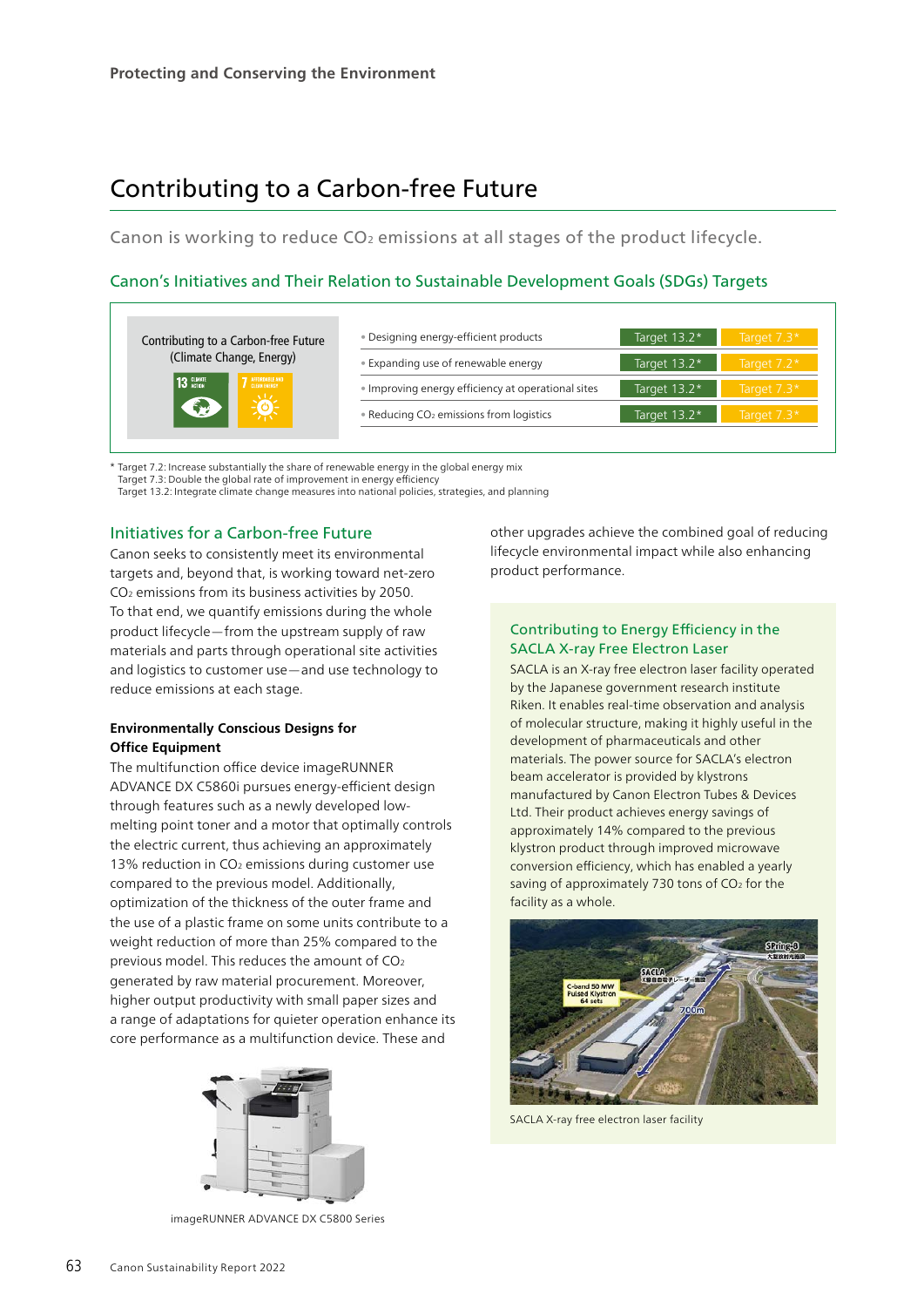# Corporate Information Message from the CEO Policies and Strategies Activity Report Management Foundation Corporate Information Data Summary/ Data Summary/

# Identification of Carbon Footprint

# **Calculation of Carbon Footprint**

Canon has introduced lifecycle assessment (LCA) methodology to calculate  $CO<sub>2</sub>$  emissions for the whole product lifecycle. Additionally, to enable customers to select products with lower CO<sub>2</sub> emissions, we work to disclose relevant information based on our Carbon Footprint of Products (CFP) certification under the CFP Communication Program of the Sustainable Management Promotion Organization (SuMPO).

Additionally, by utilizing the Carbon Offset Program making use of CFP\* promoted by the Ministry of Economy, Trade and Industry (Japan), we have been able to realize products with practically zero lifecycle CO2 emissions. With some of these products, such as the imageRUNNER ADVANCE series and imagePRESS production printers, customers can report to the authorities, based on the Act on Promotion of Global Warming Countermeasures (Japan), that they do not produce the CO2 emissions that would ordinarily be expected from use of the products.

Carbon offsets linked to customer demand from when we began using this system in 2014 until 2021 totaled 42,881 t-CO2.

- \* Carbon offset program enables one's GHG emissions that are difficult to reduce to be offset wholly or partially by cuts in emissions or amounts absorbed by other parties
- \* This offset does not represent an offset by Canon of lifecycle CO2

2017 2018 2019 2020 2021 (Year) 24,572 27,777 42,881 31,484 38,649  $\Omega$ 10,000 20,000 30,000 40,000 50,000

Carbon Offsets Linked to Customer Demand (Cumulative)  $(t-CO<sub>2</sub>)$ 

Reference: Products registered for EcoLeaf Environmental Labeling Program (Japanese website only)

https://[canon.jp/corporate/csr/environment/customer/products/cfp/](https://canon.jp/corporate/csr/environment/customer/products/cfp/) Reference: Products certified under Carbon Offset Program making use of CFP (Japanese website only)

https://[canon.jp/corporate/csr/environment/customer/products/cfp](https://canon.jp/corporate/csr/environment/customer/products/cfp-certified/)certified/

# CO2 Reduction Through Initiatives at Operational Sites

Canon created the Energy Cost Reduction Working Group in 2014 as a horizontally integrated organization to take Group-wide action on reducing energy consumption. The group has worked to reduce energy consumption by undertaking a thorough-going review of operating conditions at production sites, for instance

by cutting out excess use of pressurized air and cooling water and adjusting air conditioner settings. Measures that prove effective are adopted for horizontal rollout to Japan and overseas production sites. Moreover, staff members from our corporate headquarters in charge of this initiative perform a diagnosis of energy performance during visits to production sites all over the world. There, they check the operating status and settings of production equipment and then use their observations to make improvements to the operating efficiency of facilities and equipment and provide staff with relevant on-site training. Since the launch of this initiative, it has resulted in a Group-wide energy saving of 185,897 kL (crude oil equivalent).

# Organizational Chart of Energy Cost Reduction Working Group





(kL: crude oil equivalent)



We continued to pursue efforts to reduce greenhouse gas emissions at operational sites in 2021, driven by the activities of the Energy Cost Reduction Working Group and other initiatives. However, the rebound in production activities that were hard hit by COVID-19 in 2020 resulted in a year-on-year increase of approximately 4% to 990 kt-CO2. Still, this represents a decrease of about 5% over 2019 levels.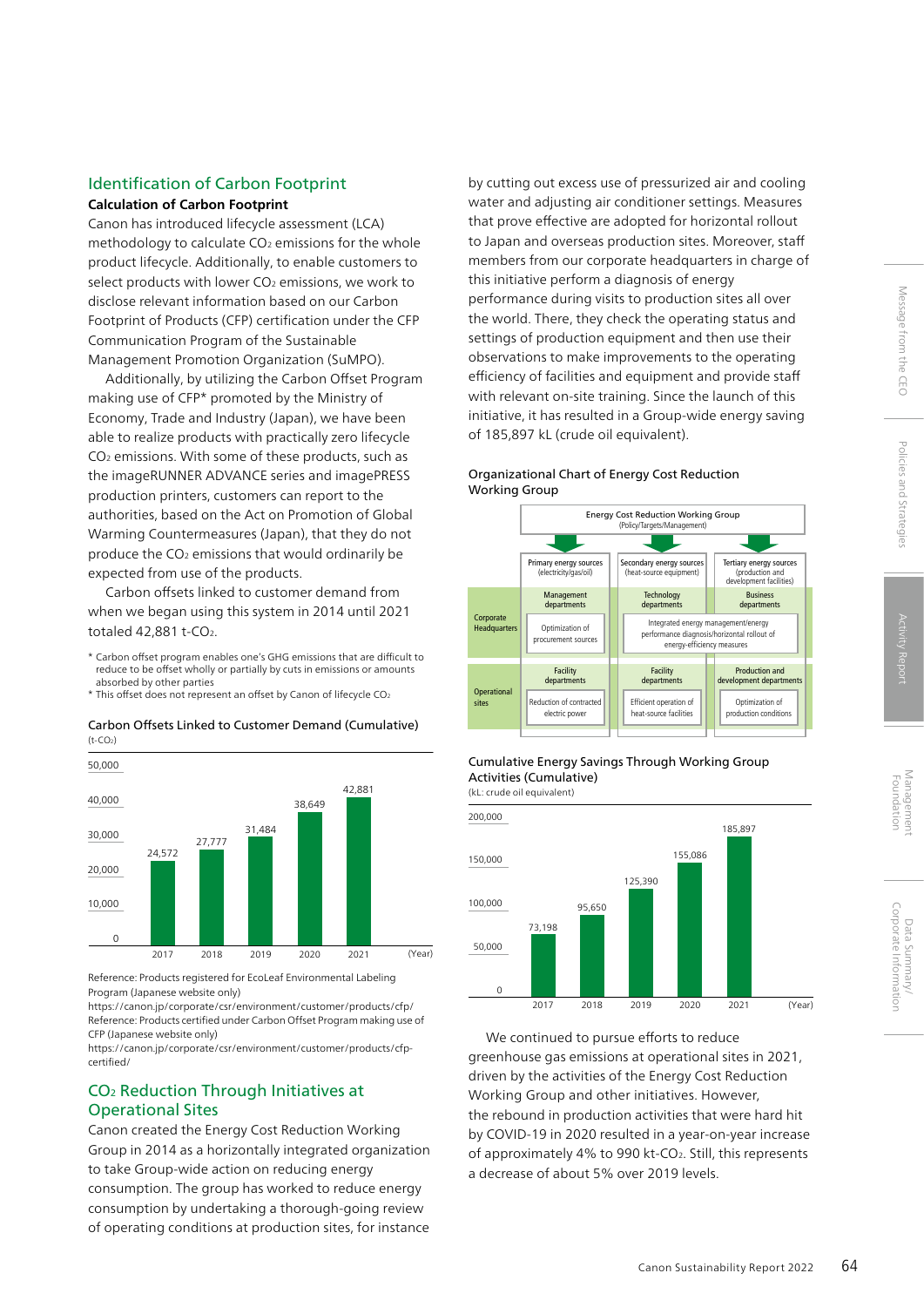#### Greenhouse Gas Emissions at Operational Sites

■Greenhouse gas (Japan) ■ Greenhouse gas (outside Japan)

GHG emissions per unit of consolidated sales



\* For information on our basic approach to calculating greenhouse gas emissions, please refer to P58.

# **Effective Energy Utilization Through Joint Project with Outside Operators**

In a joint undertaking in Utsunomiya City, Tochigi Prefecture, with the prefectural authorities and three other companies\*1, Canon launched the Kiyohara Industrial Park Smart Energy Project, realizing major energy savings. The project integrates the Kiyohara Smart Energy Center and other sites newly established within the Kiyohara Industrial Park. By sharing use of electric power and heat (steam and hot water) between multiple business sites with differing levels of demand, the project achieved reductions per base unit of approximately 20% in energy consumption and 20% in  $CO<sub>2</sub>$  emissions volume<sup>\*2</sup> — which would not be possible for a single business site alone. In recognition of this initiative, Canon jointly received the Ministry of Economy, Trade and Industry Joint Implementation Award under the 2021 Energy Conservation Grand Prize sponsored by the Energy Conservation Center, Japan.

\*1 Calbee, Inc., Hisamitsu Pharmaceutical Co., Inc., and Tokyo Gas Engineering Solutions Corporation

\*2 Reduction for electricity and heat sent from cogeneration facilities and other energy centers (compared to 2015, actual values measured in 2020)



Energy Conservation Grand Prize award ceremony

# Use of Renewable Energy

We are working to expand the use of renewable energy, especially in Europe and Asia, while taking regional renewable energy uptake status and economic efficiency into consideration. The headquarters building of Axis Communications in Sweden is equipped with solar panels and LED lighting. These and other features earned the facility the rating 'Excellent'—the second highest of five possible rating levels—in the Swedish version (BREEAM-SE) of the British BREEAM\* environmental assessment standard. Meanwhile, marketing company Canon China, now uses 100% renewable energy for the electric power used at its offices. Also a new office of Canon Europe and Canon UK have obtained BREEAM\* 'Excellent' ratings for their use of renewable energy.

As a result of these initiatives adapted to local conditions, total worldwide renewable energy consumption by Canon Group companies was 86,784 MWh in 2021, an approximate 6% increase over 2020. Group companies in Europe sourced about 45% of total energy needs from electric power. Of this electric power, generation from renewable sources accounted for around 82%.

\* An environmental sustainability assessment method developed by Britain's Building Research Institute that evaluates buildings under nine categories, including health and wellbeing, energy, and waste.



Solar panels at Canon Production Printing Netherlands

## Logistics Initiatives

Efficient logistics operations were challenging in 2021, but Canon undertook activities to reduce emissions to the greatest extent possible. We are working to reduce logistics-related CO<sub>2</sub> emissions at all stages from production through to sales. As one way to lessen environmental impact in this area, we are seeking to achieve a modal shift by switching from road to rail transport. Another initiative targets improved loading efficiency by designing products and outer cartons to best fit the container size. We are also achieving environmental impact reduction by reviewing transport routes and taking other measures to shorten distances, and by promoting "container round use," which means ensuring where possible that export and import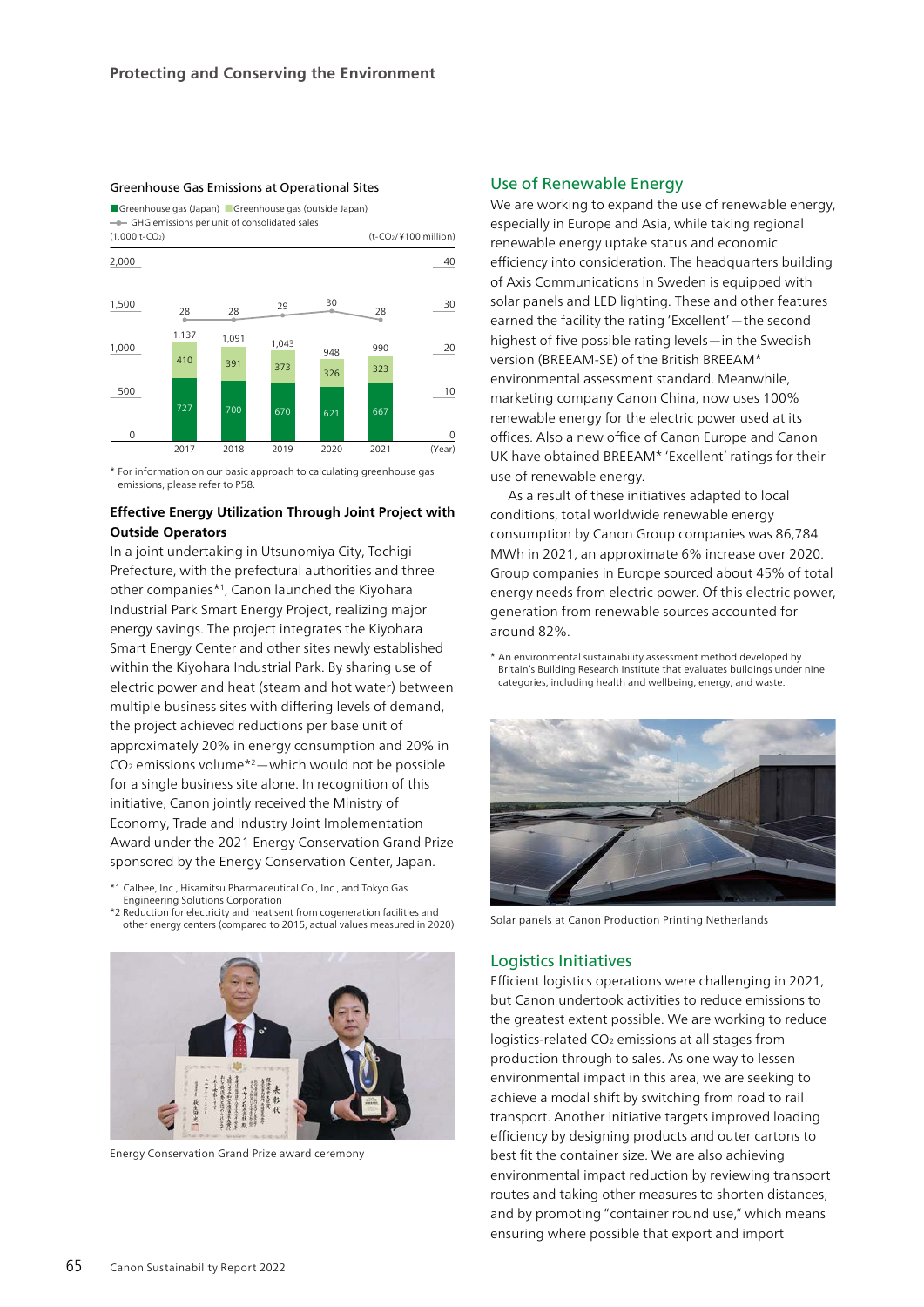containers are utilized on both their inbound and outbound journeys within Japan.

# Reducing CO2 Emissions Through Shared Logistics (Vietnam)

Our production site in Vietnam is making efforts to reduce logistics-related CO<sub>2</sub> emissions. Canon Vietnam uses trucks to carry imported parts from the port to its site and then to take the manufactured products to the port for overseas export. As the volume of exported products is greater than that of imported parts, there was an issue with containers traveling empty from the port to the site. By teaming up with businesses who had the opposite issue of a greater import than export volume and who were therefore sending containers back empty from their site to the port, Canon Vietnam was able to share import and export containers, thus cutting the total number of truck journeys.

In recognition of Canon Vietnam's initiatives, Vietnam's Ministry of Natural Resources and Environment presented the company with the Vietnam Environmental Award 2020.



Award ceremony in Vietnam

# Contributing to Society by Reducing CO2 Emissions

Thanks to energy-saving technologies used in office equipment, Canon products achieved cumulative energy savings of 60,522 GWh between 2008 and 2021. This is expected to result in a CO<sub>2</sub> reduction of 28,200,000 tons.

#### Energy/CO2-saving Effects of Office Equipment (Cumulative)

■ Cumulative amount of energy saved

 $\bullet$  Cumulative CO<sub>2</sub> emissions reduction effect of sold products



- \* Covered products: Electrophotographic multifunction devices and laser printers for offices (excluding production printers).
- \* Energy-saving effect using the average energy (electricity) consumed by products sold in 2007 as a baseline.
- \* Cumulative yearly effect assumes that products sold in each year are used for 5 years.

\* CO2 emissions factors are calculated by using the weighted average of sales per region based on emission factors published by the Federation of Electric Power Companies (in Japan) and the International Energy Agency (outside Japan).

In addition to reducing lifecycle CO<sub>2</sub> emissions through hardware measures, we are deploying IT solutions to improve the efficiency of work operations, reduce the movements of people and objects, and realize resource and energy savings. This also promotes CO2 reduction in society as a whole. For example, operations previously performed by personnel can be taken over by image recognition, sensing, or artificial intelligence, allowing staff reductions and eliminating the need for physical movement of objects, which in turn increases operational efficiency, realizes high performance, and reduces CO<sub>2</sub> emissions. By delivering to society a range of IT solutions, Canon will continue contributing to reducing CO2 emissions not only in its own operations but also in society as a whole.

# Contributing to CO2-reductions Through Infrastructural Inspection Service

Many bridges, tunnels and other components of Japan's present social infrastructure are facing rapid deterioration due to age in the coming years. Conventional regular inspections via close visual examination are demanding in terms of time and labor. From an environmental perspective, they also generate CO2 from vehicle and inspector movements during examinations. In response, Canon offers an image-based infrastructural inspection service that integrates its wide range of cameras and lenses and its unique image processing technology with AI technology capable of detecting cracks or other defects from images. This service not only resolves issues of cost and safety but is also effective in reducing CO<sub>2</sub> emissions compared to the conventional method. AI-based detection of structural cracks



Message from the CEC

Policies and Strategies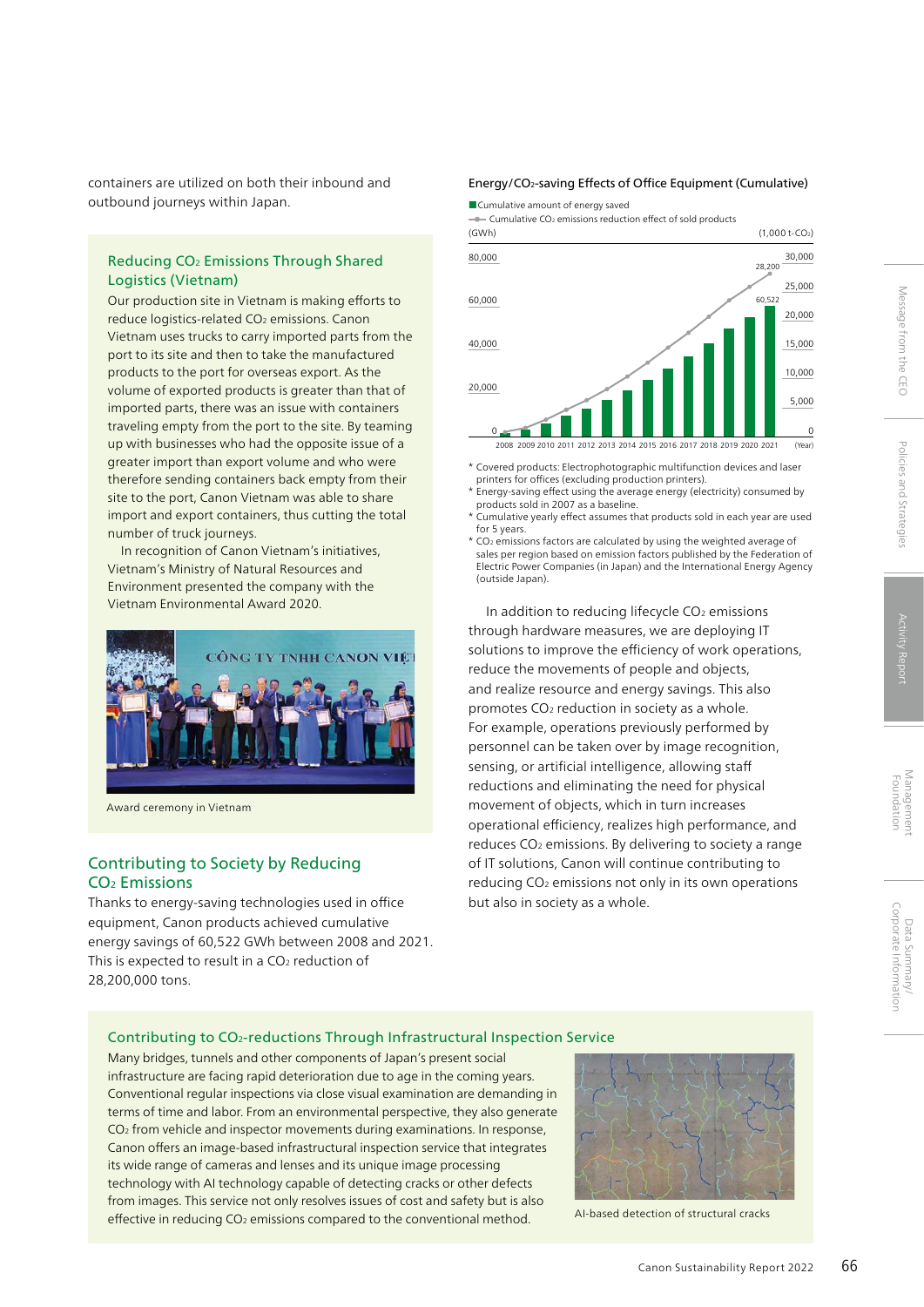# Contributing to a Circular Economy

Canon promotes both resource consumption restraint and product-to-product recycling.

# Canon's Initiatives and Their Relation to Sustainable Development Goals (SDGs) Targets

|                                                                                                                           | • Designing more compact, lighter<br>weight products        | Target 12.2*   | Target 12.5* |
|---------------------------------------------------------------------------------------------------------------------------|-------------------------------------------------------------|----------------|--------------|
| Contributing to a Circular Economy<br><b>6</b> CLEAN WATER<br>12 RESPONSIBLE<br>AND PRODUCTION<br>$\overline{\textbf{C}}$ | . Reducing waste through prevention,<br>reuse and recycling | Target 12.4*   | Target 12.5* |
|                                                                                                                           | • Remanufacturing products                                  | Target 12.2*   | Target 12.5* |
|                                                                                                                           | • Recycling consumables                                     | Target $12.2*$ | Target 12.5* |
|                                                                                                                           | · Using sustainable water resources                         | Target $6.3*$  | Target 6.4*  |

\* Target 12.2: Achieve sustainable management and efficient use of natural resources

Target 12.4: Achieve environmentally sound management of chemicals and all waste throughout the product lifecycle, in accordance with agreed international frameworks, and significantly reduce their release to air, water, and soil

Target 12.5: Substantially reduce waste generation through prevention, reduction, recycling, and reuse

Target 6.3: Improve water quality by reducing pollution, eliminating dumping and minimizing release of hazardous chemicals and materials, and substantially increasing recycling and safe reuse globally

Target 6.4: Substantially increase water-use efficiency

# Resource Recycling

To maximize the value brought about by resource recycling, Canon pursues product-to-product recycling — in other words, recycling used products into new ones. In particular, we have emphasized such initiatives as closed-loop recycling of toner cartridges and the remanufacturing of office multifunction devices collecting them post-use and making them into products with good-as-new quality. Currently, Canon has five sites conducting recycling, in Japan, Europe (two sites), the United States, and China. We are continuing initiatives aimed at circulating resources within the same regions where they are consumed.

#### Flowchart of Circular Economy



Reference: Remanufacturing of Multifunction Devices (→P68) Ink and Toner Cartridge Closed-Loop Recycling (→P69)

# Value Created by Resource Recycling

We see initiatives at Canon's recycling sites as not only contributing to a circular economy but also contributing to a carbon-free future. Through reuse of parts, remanufacturing enables us to reduce the CO2 emissions generated in raw material procurement and in parts processing and other activities, compared with manufacturing new machines. Closed-loop recycling, in which used cartridges are collected and processed into plastic pellets for reuse as raw material, also results in reduced CO2 emissions generated by raw material procurement, transportation, and other activities, compared with using new raw materials. Canon Ecology Industry Inc. emitted 2,600 tons of Scope 1 and 2 CO2 through site operations. We believe that these efforts have resulted in a reduction of approximately 5,000 tons of CO2 emissions.

#### Example of Canon Ecology Industry Inc.

| operations<br>$(t$ -CO <sub>2</sub> ) | $CO2$ emissions from site | recycling<br>$(t-CO2)$ | CO <sub>2</sub> emissions from resource |
|---------------------------------------|---------------------------|------------------------|-----------------------------------------|
| 3,000                                 | Approx. 2,600 tons        | 3,000                  |                                         |
| 2,000                                 |                           | 2,000                  |                                         |
| 1,000                                 |                           | 1,000                  |                                         |
| $\Omega$                              |                           | 0                      |                                         |
| $-1,000$                              |                           | $-1,000$               |                                         |
| $-2,000$                              |                           | $-2,000$               |                                         |
| $-3,000$                              |                           | $-3,000$               |                                         |
| $-4,000$                              |                           | $-4,000$               |                                         |
| $-5,000$                              |                           | $-5,000$               |                                         |
| $-6,000$                              |                           | $-6,000$               | Approx. 5,000 tons                      |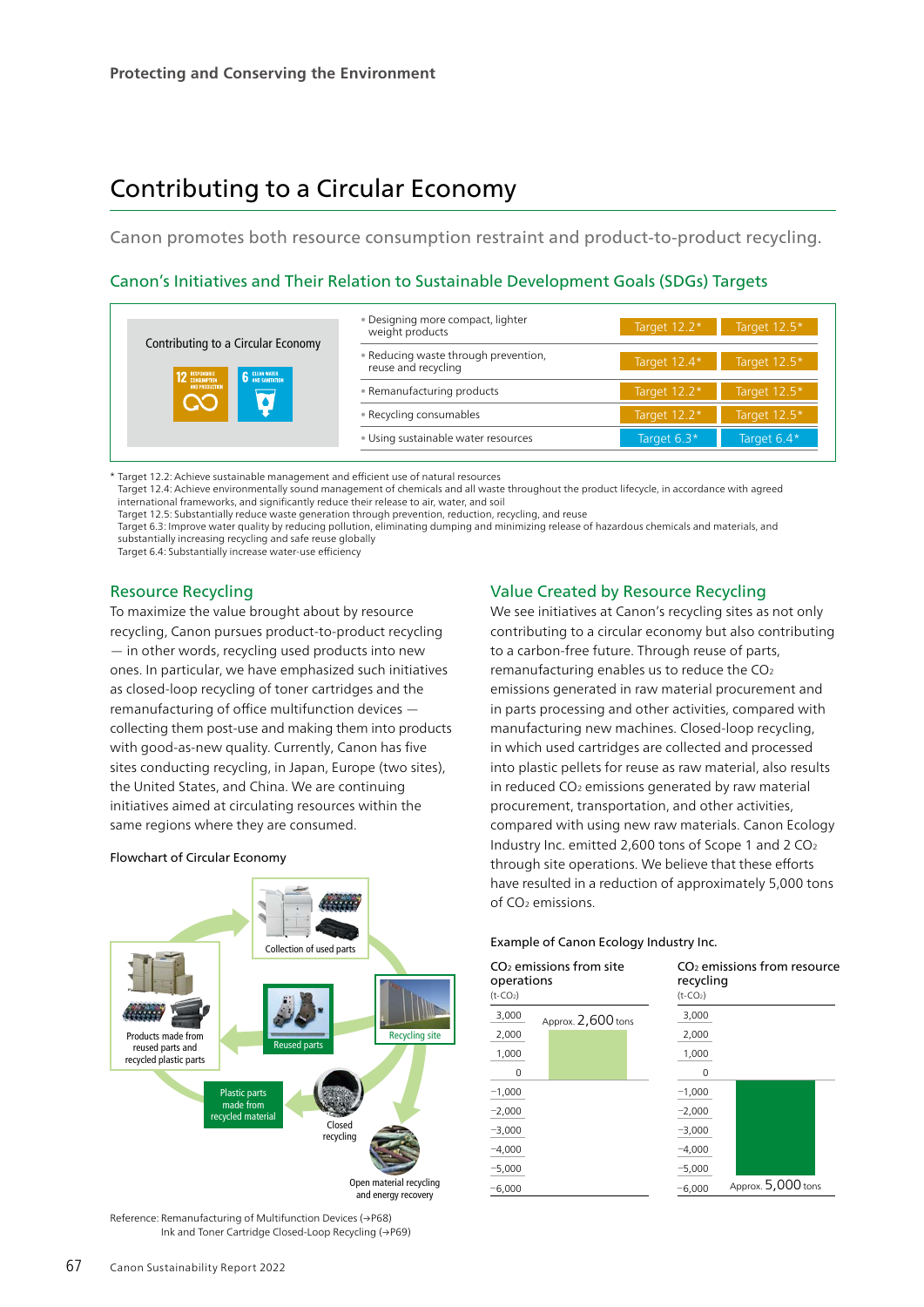Going forward, we will continue to reinforce product-to-product activities at Canon recycling sites around the world, contributing to both a circular economy and the realization of a carbon-neutral society.

#### Product-to-product Recycling Volume (Cumulative)



\* Product recycling initiatives have been ongoing since before 2007. Data are based on 2008 as the baseline year.

### Canon Recycling Sites Worldwide



# Remanufacturing of Multifunction Devices

Since 1992, Canon has undertaken remanufacturing of used multifunction devices. We collect used devices and break them down into parts, which are washed and cleaned using optimal techniques. Following strict reuse standards, we replace any parts that show wear or deterioration. The production line and inspection processes used are on a par with those for devices made only with new parts. When a remanufactured device is shipped, it is guaranteed to offer the same level of quality as a new product. We market remanufactured devices from the imageRUNNER ADVANCE series under the Refreshed series brand in Japan and under the EQ80 series brand in Europe.

In 2019, Canon launched sales of a new product under the Refreshed series brand, the imageRUNNER ADVANCE C3330F-RG, a special environmentally conscious model with an increased reused parts ratio. Using meticulous washing and cleaning processes, along with sandblast polishing\* to remove the smallest imperfections and other special treatments, a reused parts ratio of over 90% has been achieved.

\* A technique for polishing resin surfaces by blasting with microparticles



imageRUNNER ADVANCE C3330F-RG

# Development of 3D Printer Filaments Using Plastic Recycled from Multifunction Devices

As a new initiative to drive plastic material recycling, Canon Ecology Industry Inc. has developed a filament for 3D printers made with 100% recycled plastic. The recycled plastic raw materials used are PC+ABS and HIPS, which have a record of reliable performance as plastic materials and have been widely used in the outer covers and cassettes of multifunction devices and other applications. Adapting technologies accumulated through recycling of other Canon products, and utilizing optimal technologies to crush and wash the outer covers and cassettes of multifunction devices recovered from the market and then process them through extrusion-molding, enabled filaments with a stable wire diameter to be manufactured even with 100% recycled plastic.





Outer cover of multifunction device

Data Summary/

Data Summary/<br>Corporate Information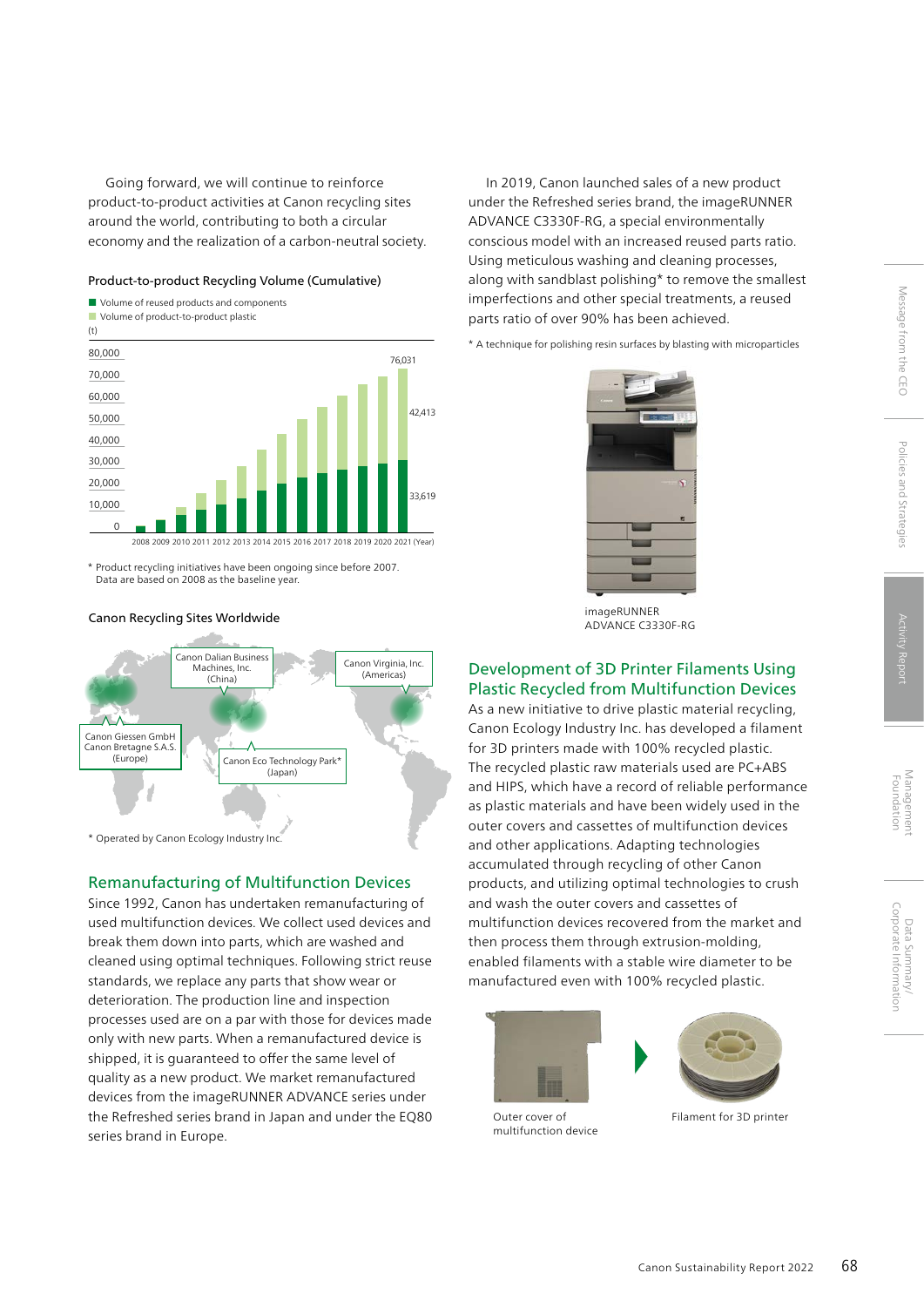# State-of-the-art Automated Recycling Plant at Canon Eco Technology Park

In February 2018, we opened the Canon Eco Technology Park. Based on a "clean and silent" design concept, which overturns the traditional image of recycling operations, the facility has implemented advanced systems to further boost recycling efficiency. The Canon Automated Recycling System for Toner Cartridges (CARS-T) is a process in which used toner cartridges are crushed and the materials automatically separated for recycling of the main component, high-impact polystyrene (HIPS). The sorting purity of the recycled plastic reaches 99% or greater\* with the intensive use of various separation technologies at the different stages of the process. With the Canon Automated Recycling System for Ink Cartridges (CARS-I), a camerabased automatic sorting process is used on the used ink cartridges. The process line is automated, yielding an integrated process for the recycling of ink cartridges from disassembly and pulverization to washing. Separated materials are reused for ink cartridge components and packaging, as well as for pallets used in logistics. Any resources that cannot be recycled through product-to-product recycling are diverted to material recycling or thermal recovery processes to help maximize resource efficiency.

\* 99% or greater based on Canon's in-house sorting method



Canon Eco Technology Park



The Canon Automated Recycling System for Toner Cartridges (CARS-T)

#### **Toner Cartridge Closed-loop Recycling**

In 1990, Canon launched its Toner Cartridge Recycling Program, the first such program in the industry. The program continues to operate today.

Returned used toner cartridges are brought to Canon recycling sites, where they are sorted by model and the reusable parts are picked out. Washing and maintenance are performed as needed, and the parts are then reused in new products. Parts that cannot be reused are crushed and separated by material using physical characteristics such as electrostatic properties and specific gravity.

The primary material of toner cartridges is the highimpact polystyrene (HIPS) used primarily for the housing. HIPS can be used repeatedly to make new toner cartridges, a unique feature of Canon's closedloop recycling process.

We conduct used toner cartridge collection in 23 countries and regions (with a cumulative collection volume of about 444,000 tons as of the end of 2021) for recycling at four sites\* worldwide. As of 2021 we have achieved a cumulative reduction in the use of new resources of approximately 314,000 tons.

\* Japan: Canon Ecology Industry United States: Canon Virginia France: Canon Bretagne China: Canon Dalian Business Machines

#### **Collection and Recycling of Ink Cartridges**

Canon has been collecting and recycling used ink cartridges since 1996. As of the end of 2021, Canon's collection program was operational in 35 countries and regions worldwide, and the total volume of cartridges that had been collected up to the end of 2021 reached 2,616 tons.

In Japan, Canon is part of the Ink Cartridge Satogaeri (Homecoming) Project, a joint program by printer manufacturers to collect cartridges via boxes placed in post offices, libraries, and other local government facilities. Schools also collect cartridges through activities related to the Bellmark Campaign. Outside Japan, we place cartridge collection boxes in large retail stores, affiliate sales outlets, shopping malls, companies, schools, libraries, train stations, Canon service stores, Canon showrooms, and other locations, depending on the circumstances in each country or region.

# Initiatives for Efficient Use of Resources **Environmentally Conscious Design**

To achieve effective use of our limited resources, environmentally conscious design is a necessary tool. Starting from the design and development stage, Canon gives careful consideration to the whole process through to collection and recycling of end-of-life products.

Our Environmentally Conscious Design Guidance summarizes the considerations that need to be addressed at the product design stage, including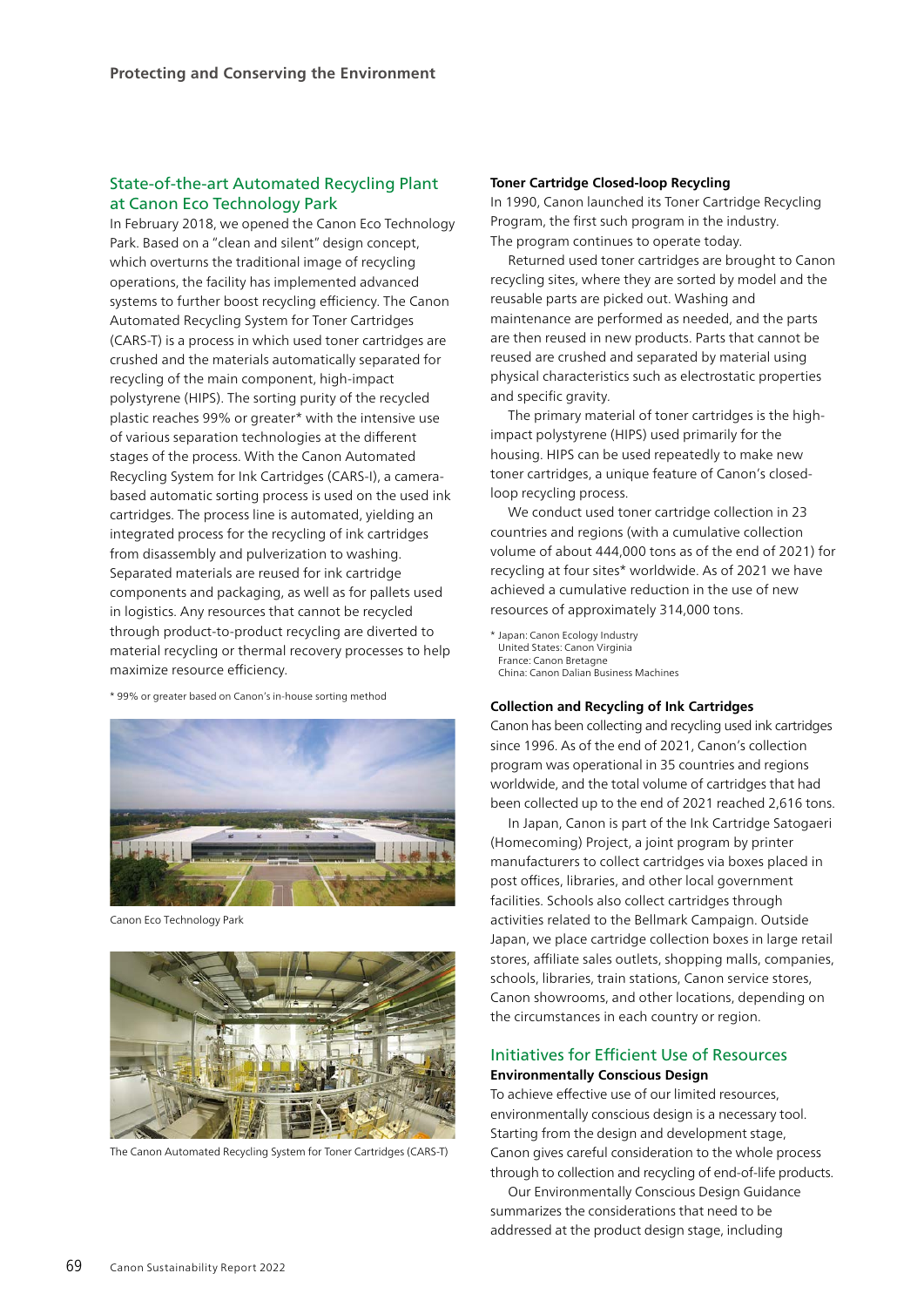Management<br>Foundation

product-related environmental laws and regulations, Green Public Procurement standards, and environmental labeling standards in the different countries and regions where we sell our products. It sets out concrete guidelines covering a range of areas, such as extending product life, making products easier to maintain, disassemble and sort into constituent materials after disassembly, and improving information disclosure.

# Action to Reduce Disposable Plastics

There is growing public concern over single-use plastics, which are regarded as a cause of marine pollution. With the aim of reducing plastics, Canon is working to cut the amount of single-use plastic used in product packaging materials and at operational sites.

For product packaging, we are seeking to replace single-use plastics, for instance by switching from polystyrene foam to pulp mold. We are also pursuing initiatives to reduce plastic waste at operational sites worldwide. Canon Hi-Tech (Thailand) has hosted seminars to educate local residents and children on the problem of plastic waste, and organized workshops on how to make eco-bags from used clothing. In Japan, we are taking the initiative to address the issue of disposable plastics used in the straws, cups, and other utensils provided in staff canteens and other places at our operational sites by switching to paper and biodegradable plastics.

Additionally, Canon is a member of the Clean Ocean Material Alliance (CLOMA), a public-private sector alliance that seeks a solution to the problem of marine plastic pollution through accelerated innovation and collaboration among a wide range of interested parties across industry borders. In coordination with CLOMA, we are working on a range of initiatives, including reducing the use of plastics and developing recyclefriendly products, technologies, and systems.



Practical Initiatives to Reduce Product Packaging Materials (Inkjet Printer TR4650)

# Initiatives to Reduce Waste at Operational Sites **Reducing Waste**

Canon is working hard to reduce the amount of waste it generates. Efforts include increasing recycling through sorting and collection and minimizing initial waste generation.

In particular, we have sought to determine which factors most significantly affect waste generation at production sites for each division and each production process. Based on these findings, and thorough forecast management, we have implemented a number of ongoing initiatives to reduce waste.

Total waste output in 2021 amounted to 83,115 tons, about 1% year-on-year increase. Although we carried out ongoing activities to reduce waste at production sites, waste increased in line with recovery in production activities and greater in-person office attendance compared to 2020. Compared to 2019, however, waste output was down by about 27%.

# Total Waste Generated

■ Total waste generated (Japan, exc. assets) ■ Total waste generated (outside Japan, exc. assets) **-** Waste per unit of consolidated sales

112,850 54,691 58,159 63,617 54,170 117,787 63,885 50,657 .<br>39 63 43,480 83,115  $\Omega$ 50,000 100,000 150,000 200,000  $\overline{0}$ 1.0 2.0 3.0 4.0 114,541 2.8 3.0 2.4  $\overline{2}$ .<br>28 Q10 43,327 82,237 2.6 2017 2018 2019 2020 2021 (Year) (t)  $(t)$  (t)  $(t)$  (t)  $(t)$  (t)  $(t)$ 

\* Excludes disposal of products collected after use

# **Initiatives Related to In-house Waste Recycling and Outside Resource Recovery**

Canon actively works to reduce the amount of waste originating from its operations and to reuse or recycle waste where possible, appropriately disposing of any waste that can be neither reused nor recycled in accordance with the law.

Our various operational sites employ a range of in-house recycling schemes, including reprocessing waste plastic from injection molding or recycling it for other items.

Even in the case of waste that must be sent outside the company, we make sure it does not enter landfills\*. Rather, we contract with companies that reprocess waste into materials. In 2021, contracted companies processed 80,406 tons of waste from Canon back into materials.

\* Except for some general waste generated by business activities that is disposed of under government oversight.

# Initiatives for Sustainable Use of Water Resources

# **Water Risk in Regions Where Production Sites Are Located**

Canon assesses locations to confirm available water intake volume before establishing operational sites and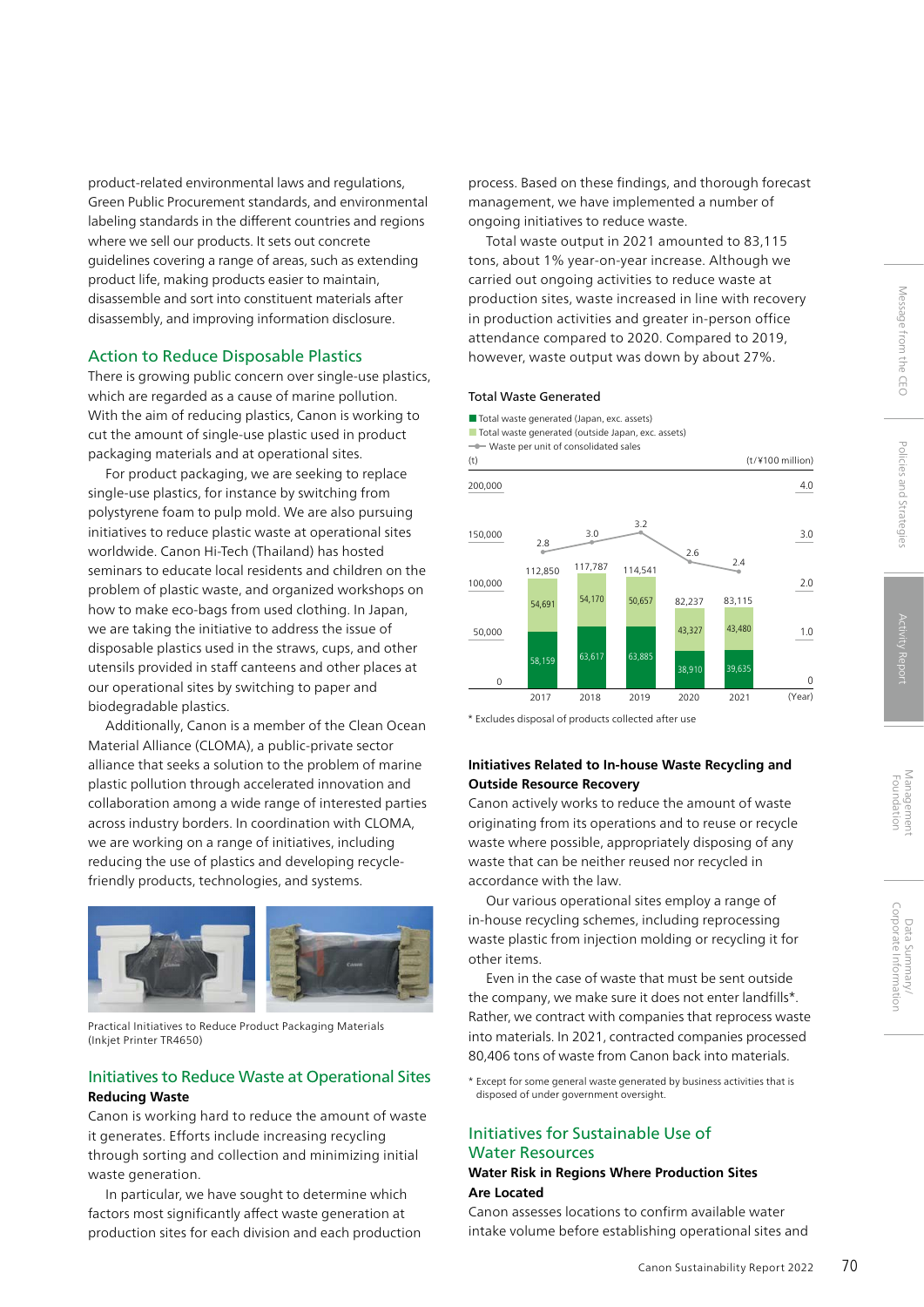facilities. We use the AQUEDUCT water-risk mapping tool provided by the World Resources Institute\* for quantitative evaluation and reconfirmation of water risk in regions where production sites are located, and work to reduce water consumption in response to local conditions. Meanwhile, in some regions, an increase in abnormal weather patterns has increased the risk of flood damage. We have already begun implementing appropriate responses to climate change. In Japan, for instance, we have relocated the Miyazaki Canon site, replacing the former riverside structures with new buildings on higher ground. Similarly, at our Thai production site, we used an elevated site to build Plant No. 2. Going forward, we will continue our progress with the formulation and updating of risk response plans to increase resilience.

\* World Resources Institute: WRI is an independent institute based in the United States that conducts policy research and provides technical assistance concerning environmental and development issues around the world.

#### Water Risk (Quantitative) in Countries and Regions with Major Production Sites



\* Result of "physical risk quantity" assessment of production sites (as of end of 2020) using AQUEDUCT water-risk mapping tool (Version 3) (as of February 2022)

#### **Reducing Water Usage**

Canon collects water data by intake source (public water system, industrial water system, or groundwater) and manages water resources carefully so as not to exceed intake limits for the different regions in which it operates. We also set and manage targets for the volume of water used in production, and constantly strive to further reduce water usage by improving production processes, raising water-usage efficiency and enhancing the quality of our water management.

The Plant of Canon Hi-Tech (Thailand) is located in an area of high quantitative water risk. As well as taking action to reduce water consumption and preserve water quality, the plant is collaborating with the management of a regional nature park and the local community in a project to construct a small-scale dam. The nature park is a key water resource for Nakhonratchasima province where the plant is located, and a dam was deemed necessary to prevent erosion by slowing the flow of water and promoting sedimentation, as a measure against floods in the rainy season and droughts in the dry season. Canon Hi-Tech (Thailand) is providing support, such as the supply of construction tools, to the dam project over a four-year period. By conserving water quality and storing water, the dam is improving the local community's access to water.

#### **Water Recycling at Production Sites**

Canon promotes the recycling of water resources. For example, taking into consideration its impact on the marine ecosystem of nearby Beppu Bay, which abounds with precious natural resources and habitats, the Kitsuki Plant of Oita Canon Materials Inc. employs a closed wastewater system that discharges only rainwater.

We are also working to keep water consumption at our marketing sites to an appropriate level by measuring and monitoring the amount of water used at main sites. To reduce water consumption at its head office building through water recycling, Canon Marketing Japan is cooperating with the Shinagawa Grand Commons Community Development Council, an association of local business enterprises, in a reclaimed water utilization project under which recycled water supplied by the Tokyo Sewerage Bureau is used for flush toilets and other purposes.

In 2021, despite ongoing efforts to reduce water consumption at production sites, water consumption increased from 2020, when production activities were severely affected by COVID-19, to 8,546,000 m<sup>3</sup>, an increase of approximately 1% from the previous year. On the other hand, this represents a decrease of approximately 7% from 2019.

#### Use of Water Resources

■Volume of water resources used: Japan

■Volume of water resources used: Outside Japan Volume of water resources used per unit of consolidated sales



\* Third-party verification obtained for water consumption figures from 2018.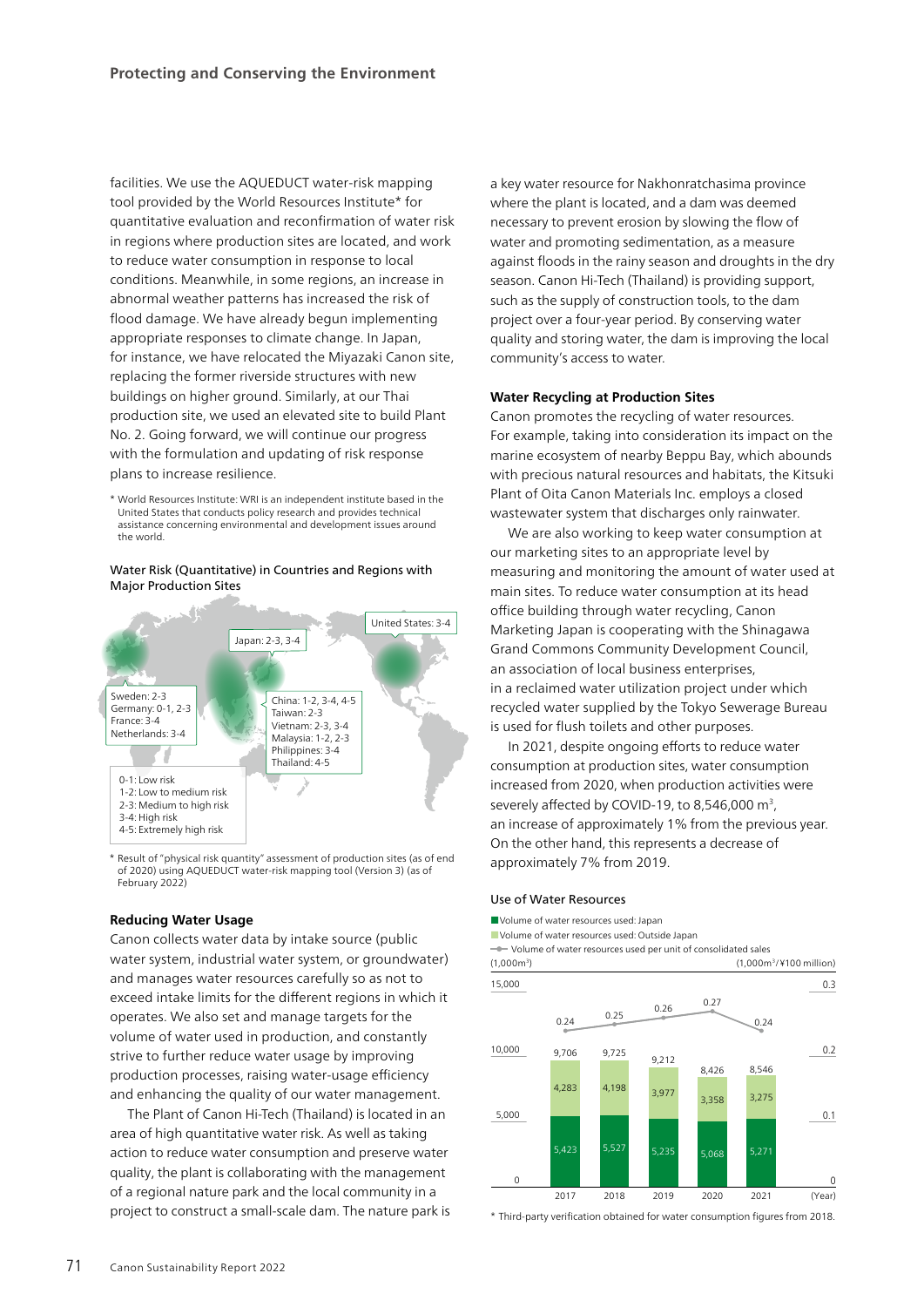# Eliminating Hazardous Substances and Preventing Pollution

Canon thoroughly manages chemical substances in products and those used in manufacturing processes.

# Canon's Initiatives and Their Relation to Sustainable Development Goals (SDGs) Targets

| <b>Eliminating Hazardous Substances</b>                            | . Managing chemicals contained in products,<br>meeting international standards | Target 12.4* |             |
|--------------------------------------------------------------------|--------------------------------------------------------------------------------|--------------|-------------|
| and Preventing Pollution<br><b>6</b> CLEAN WATER<br>12 RESPONSIBLE | • Managing chemical substances in<br>production processes                      | Target 12.4* |             |
| AND PRODUCTION                                                     | • Reducing discharge into air, water, and soil                                 | Target 12.4* | Target 6.3* |
|                                                                    | • Green supply chain                                                           | Target 12.4* |             |

Target 12.4: Achieve the environmentally sound management of chemicals and all waste throughout the product lifecycle, in accordance with agreed international frameworks, and significantly reduce their release to air, water, and soil Target 6.3: Improve water quality by reducing pollution, eliminating dumping and minimizing release of hazardous chemicals and materials, and substantially increasing recycling and safe reuse globally

# Approach to Managing Chemical Substances

Canon strictly manages chemical substances in products as well as those used in manufacturing processes. Our basic approach to management involves confirming products do not contain regulated chemical substances that exceed the prescribed standard and production sites do not discharge regulated chemical substances that exceed the prescribed standard.

# Management of Chemical Substances in Products

Canon has built a Group-wide environmental assurance system for managing chemical substances in products. Taking the laws and major environmental-labeling requirements around the world into consideration, we established in-house standards in line with the most stringent regulations in the world.

Specifically, our management system classifies chemical substances into three categories: "prohibited substances," which cannot be used in products;" use-restricted substances," for which we are working to find alternatives by specific deadlines; and, "controlled substances," the amount of which should be monitored.

# **Utilization and Development of the chemSHERPA System for Information Sharing on Chemical Substances**

To manage chemical substances appropriately, it is important to share information on the chemical substances contained in materials, parts, and products accurately and efficiently along the supply chain from upstream to downstream, and to ensure compliance with all applicable regulations.

In the past, companies each employed their own survey formats to request information about chemical substances in products from suppliers, which meant that suppliers were responding to their customers multiple times in different formats even regarding the same parts or chemicals. This situation incurred substantial burden on and costs to the entire supply chain. Furthermore, using such a variety of survey formats gave rise to concerns about the decreased reliability of data as it was communicated across the supply chain.

Amid such circumstances, the Ministry of Economy, Trade and Industry (Japan) decided to sponsor chemSHERPA (chemical information SHaring and Exchange under Reporting PArtnership in supply chain) as a common platform for sharing information, facilitating the seamless transmission of information between companies to confirm compliance with regulations on chemical substances in products. Applying the IEC62474\* international standard, the chemSHERPA data scheme enables the management of compliance verifications for chemical substance regulations for each material and part. It enables more effective verifications as well, since revisions to regulations are updated in a timely manner.

Having previously collected and managed information on chemical substances contained in products in line with IEC62474, Canon completed the introduction of chemSHERPA in 2017. Since its introduction by Canon, more than 99% of survey replies from suppliers have been made through chemSHERPA. This has led to increased workplace efficiency. Some suppliers have also adopted pre-filled survey replies that contain some of the required information. This shift to a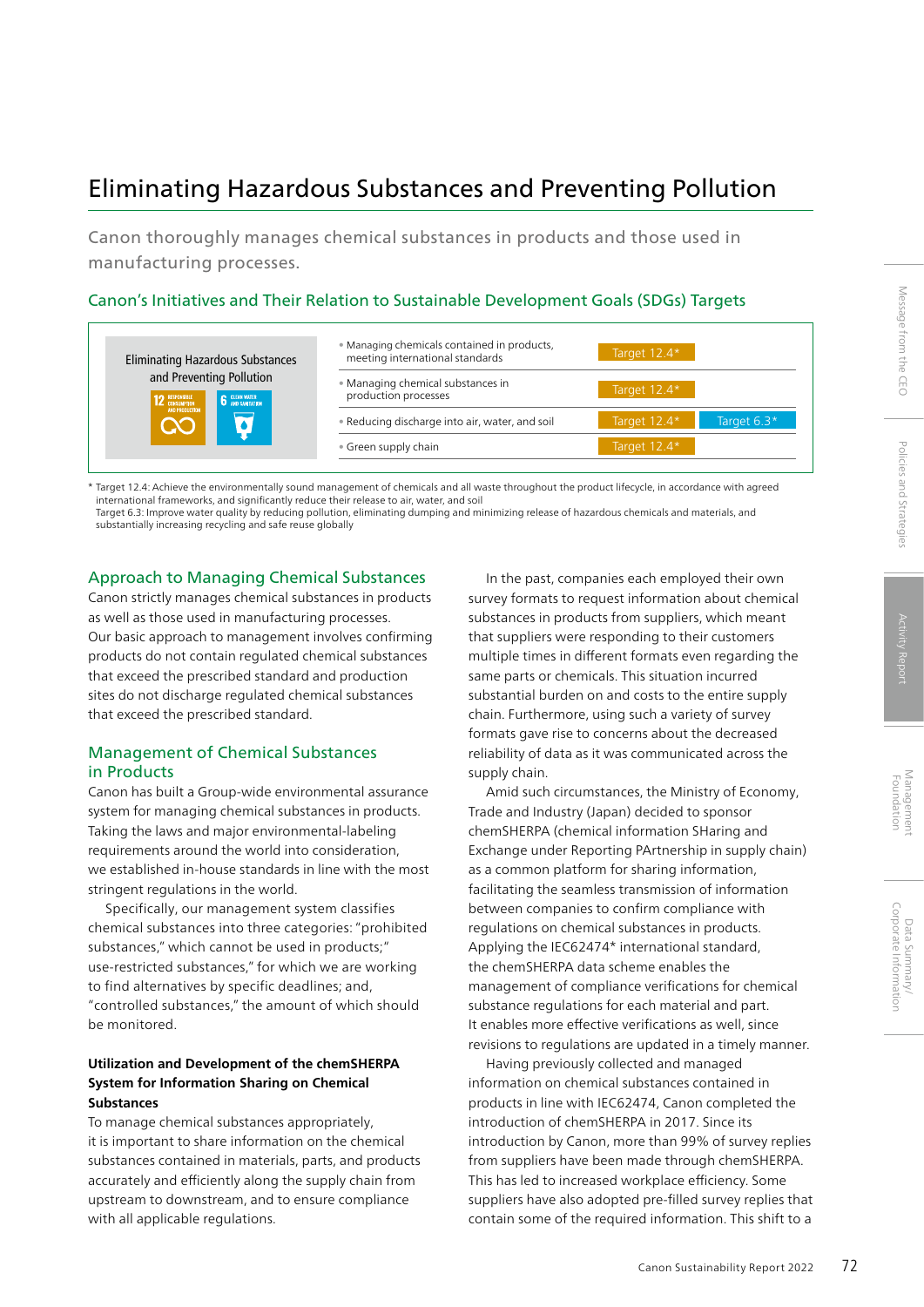more standardized approach contributes further to operational efficiency.

Meanwhile, for suppliers who have difficulty with the reply process, guide manuals in Japanese, English, and Chinese have been prepared to promote the progressive global adoption of chemSHERPA.

\* Material Declaration for Products of and for the Electrotechnical Industry. International standards issued by the IEC (International Electrotechnical Commission) in March 2012 aiming to streamline the material declarations on chemical substances and compositions contained in the products of the electrotechnical industry in the global supply chain.

# Contribution to Creation of an Industry-wide System for Information Sharing on Chemical Substances Contained in Products

The International Electrotechnical Commission (IEC) is a body that carries out international standardization in the field of electrical and electronic technology. As a member of the TC111 Technology Committee that formulates its environment-related standards, Canon contributes in particular to the formulation of standards for information sharing on chemical substances contained in products. As the rollout of these standards to other industries is now under discussion at IEC, Canon will continue to be involved in initiatives to further standardize information sharing on chemical substances contained in products and to achieve increased efficiency.

# Managing Chemical Substances Used in Manufacturing Processes

The chemical substances handled during manufacturing at Canon include "controlled chemical substances" regulated in terms of safety such as negative impact on human health, the environment, and flammable risk. Canon separates these substances into three categories: A) Prohibited substances; B) Emission reduction substances; and C) Regulated substances. In turn, effective measures are in place for each category.

Prohibited substances are defined as those specified by the Chemical Weapons Convention, the Stockholm Convention, the Montreal Protocol and the Convention concerning Safety in the Use of Asbestos, as well as specified greenhouse gases (PFC/HFC/SF6), other soil and groundwater pollutants, and substances that significantly impact people's health.

Greenhouse gases other than PFC/HFC/SF6, greenhouse gases identified by the IPCC as having global warming potential (GWP), volatile organic compounds (VOCs), and other substances specified by Canon are designated as emission reduction substances.

Regulated substances are chemical substances with defined compliance requirements, including compliance with reference values and the ascertainment of usage and storage quantities.

# **Reducing Use and Emissions of Controlled Chemical Substances**

Canon engages in various initiatives at its operational sites to reduce emissions of controlled chemical substances, including reducing the consumption and re-use of them through improvement of production processes.

Total emissions of controlled chemical substances in 2021 amounted to 426 tons, a year-on-year increase of approximately 15%, attributable to a recovery in production activities that were heavily constrained by the pandemic in 2020. Compared to 2019, however, emissions were down by approximately 6%.

#### Emissions of Controlled Chemical Substances and Amount of Chemical Substances Designated by the PRTR System\*

■ Controlled chemical substances (Japan)

■ Controlled chemical substances (outside Japan)

■PRTR substances (Japan) ■PRTR substances (outside Japan) **-** Per unit of consolidated sales



\* PRTR System: Pollutant Release and Transfer Register System, a notification system for the transfer and release of chemical substances.

\* Controlled chemical substances exclude regulated substances.

# **Reducing Emissions into the Atmosphere and Waterways and Preventing Pollution**

Canon alleviates the environmental impact of its operational sites by reducing emissions of NOx\*1 and SOx\*2, which are major causes of air pollution and acid rain; reducing discharge of phosphates and nitrogen compounds, which cause the eutrophication of water environments; and, reducing BOD\*3 and SS\*4, which indicate an environmental impact in water areas. One example of this is Canon Components, the first member of the Group to introduce a new treatment process to reuse the active carbon contained in waste sludge. By removing the small residue of ink in treated wastewater, this process realizes reduced environmental impact.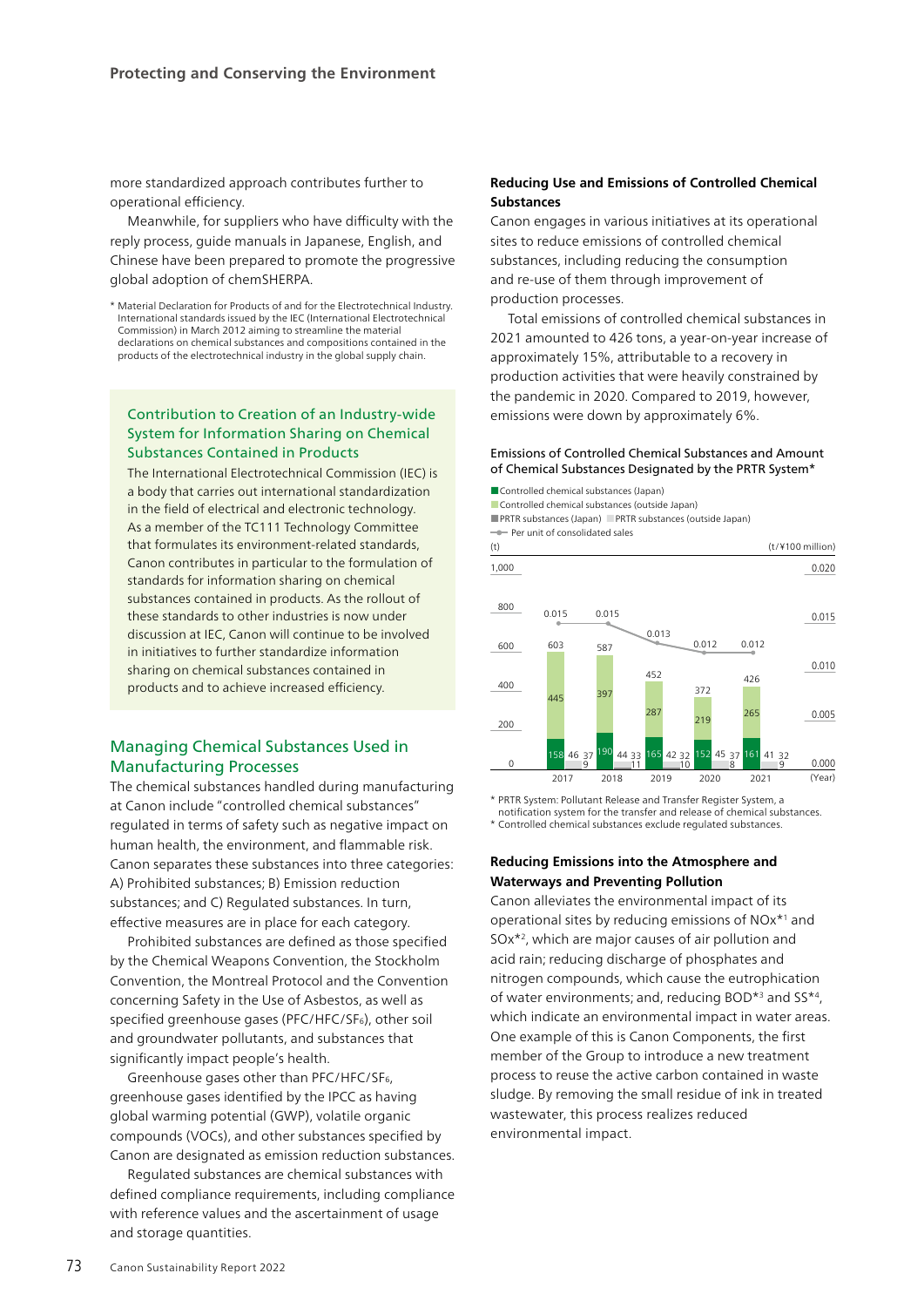Also, our standard when acquiring new land is to conduct a preliminary soil examination and carry out

standards, develop risk countermeasures according to

Going forward, we will continue with the above initiatives and carry out monitoring and reporting of operational sites with completed remediation in a

any other necessary procedures, such as soil remediation, before making the purchase. We also monitor the chemical substances used at each site and,

considering applicable national and regional

In accordance with relevant laws, Canon strictly manages polychlorinated biphenyl (PCB),

which damages living organisms and the environment. As of December 2021, 6 operational sites were storing PCB waste. In terms of highly concentrated PCB waste, there are 493 fluorescent ballasts in storage. In Japan, this PCB waste is processed sequentially by Japan Environmental Storage & Safety Corporation (JESCO).

the local situation.

timely manner.

**PCB Waste Management**

- \*1 Nitrogen oxides (NOx) A major cause of air pollution, acid rain and photochemical smog, NOx is generated when the nitrogen in fuels is oxidized or when nitrogen in the atmosphere is oxidized during high-temperature combustion.
- \*2 Sulfur oxides (SOx) A major cause of air pollution and acid rain, SOx is generated when fossil fuels, such as oil and coal, are burned.
- \*3 Biochemical oxygen demand (BOD) BOD is the amount of oxygen consumed when microorganisms degrade organic matter in water. Larger figure indicates worse water quality.
- \*4 Suspended solids (SS) A collective term used for substances of less than 2 mm in diameter that float in the air and do not dissolve.

To prevent air pollution, when installing or updating equipment that uses fuel, we opt for fuels that minimize generation of air pollutants (such as sulfur oxide, nitrogen oxide and soot), and have banned the use of heavy oil in principle.

Furthermore, we have designated ozone-depleting substances and persistent organic pollutants cited in the Stockholm Convention on Persistent Organic Pollutants as banned substances.

With regard to wastewater, each operational site sets standard values based on local laws and regulations. Also, control values are set at 80% of the standard values as management standards at each site. We regularly check the status of compliance with management standards.

# **Soil and Groundwater Management Status**

Canon places high priority on soil and groundwater protection. In line with this, we established the Canon Group's Basic Policy on Soil and Groundwater Pollution and implement comprehensive measures based on it. In the unlikely event that soil or groundwater pollution is found at one of our operational sites, cleanup and remedial actions are carried out in close accordance with all relevant laws.

#### Status of Soil and Groundwater Management Activities

| <b>Operational Site</b>  | <b>Substances</b>                                                | <b>Measures</b>                                             |
|--------------------------|------------------------------------------------------------------|-------------------------------------------------------------|
| Shimomaruko              | 1,2-dichloroethylene                                             | Injection of treatment agents, water quality<br>measurement |
| Utsunomiya parking lot 1 | Fluorine and its compounds, etc.                                 | Pumping, water quality measurement                          |
| Toride                   | Trichloroethylene, etc.<br>Hexavalent chromium and its compounds | Pumping, water quality measurement                          |
| Canon Ecology Industry   | Trichloroethylene, 1,1-dichloroethylene                          | Pumping, water quality measurement                          |
| Nagahama Canon           | Hexavalent chromium and its compounds                            | Water quality measurement                                   |
| <b>Canon Components</b>  | Mercury and its compounds                                        | Covering, water quality measurement                         |

\* Reports are made to the authorities concerning sites where remediation is in progress.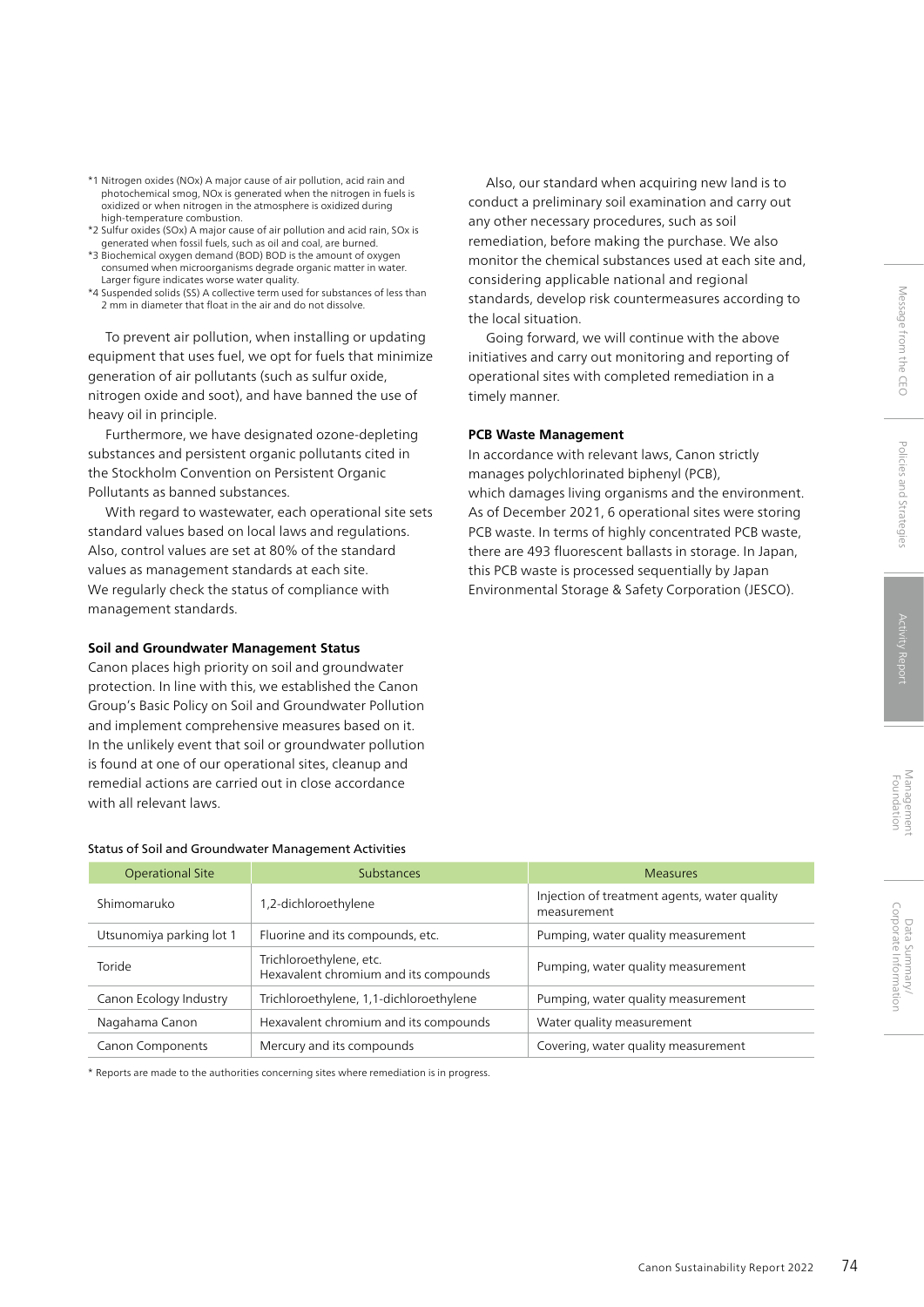# Contributing to a Society in Harmony with Nature

Canon promotes activities worldwide based on the Biodiversity Policy.

# Canon's Initiatives and Their Relation to Sustainable Development Goals (SDGs) Targets



\* Target 15.2: Promote the implementation of sustainable management of all types of forests, halt deforestation, restore degraded forests, and substantially increase afforestation and reforestation globally

Target 15.5: Take urgent and significant action to reduce the degradation of natural habitats, to halt the loss of biodiversity and, by 2020, to protect and prevent the extinction of threatened species

# Biodiversity Policy

Canon recognizes biodiversity as essential for a sustainable society. We carry out various activities to conserve and protect biodiversity under our Biodiversity Policy, which applies to the entire Canon Group.

Reference: Biodiversity Policy https://global.canon/en/environment/biodiversity.html

# **Initiatives to Support Continuous Use of Sustainable Forestry Resources within Value Chain**

To help support biodiversity across the value chain, Canon promotes the use of sustainable forestry resources as the raw materials for the paper used in its products. We have set procurement policies favoring the purchase of paper products derived from sustainably sourced wood pulp. Moreover, the office paper we sell is made under forest certification schemes or using environmentally conscious raw materials.

Reference: Basic Policy on the Procurement of Timber Products https://global.canon/en/environment/biodiversity.html

# Group Initiatives to Conserve Biodiversity

At marketing sites and production sites around the world, Canon joins with local stakeholders in activities tailored to local needs.

#### **Canon Bird Branch Project**

Biodiversity refers to the way living things interact as they coexist on earth. Within this sphere, birds occupy the top position in a local ecosystem pyramid of plants, insects, and small animals, symbolizing the cycle of life.

Canon promotes the Bird Branch Project, which encompasses a range of bird-centered activities at operational sites in Japan and overseas, as a symbol of the initiatives based on its Group-wide Biodiversity Policy.



CANON BIRD BRANCH PROJECT **BIODIVERSITY INITIATIVES** 

Reference: Canon Bird Branch Project website https://global.canon/en/environment/bird-branch/index.html

# ■ Activities in Japan

Canon's Shimomaruko headquarters complex in Tokyo is located on a site with greenspace that contains a wide variety of trees. Under the supervision of the Wild Bird Society of Japan, a monthly survey of the migration of wild birds identified 36 species of birds on site so far. At other sites as well, bird baths and nesting boxes have been installed and are cleaned, and measures are taken to protect against bird strikes, creating on-site environments conducive to bird life. We also announce the installment of nesting boxes and otherwise offer opportunities for employees to learn that even familiar spaces can foster the lives of wild birds.